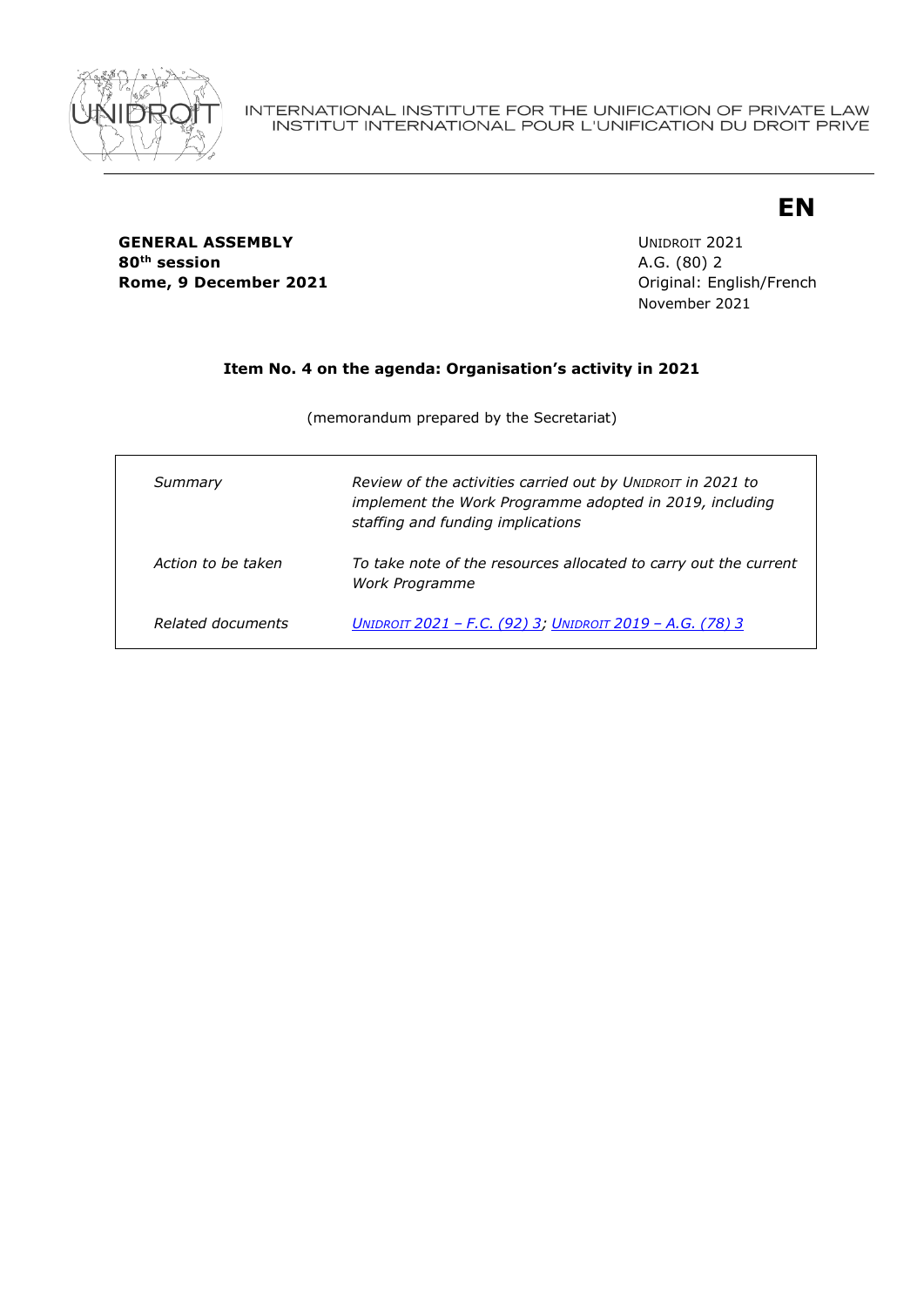# **Introduction**

1. The Work Programme of UNIDROIT for the 2020-2022 triennium covers a number of topics originally recommended by the Governing Council for inclusion in the Work Programme at its 98<sup>th</sup> session (Rome, 8-10 May 2019) and approved by the General Assembly at its 78<sup>th</sup> session (Rome, 12 December 2019) (see document  $UNIDROT$  2019 – A.G.  $(78)$  12, paras. 38-51). The Work Programme was subsequently amended by the General Assembly at its  $97<sup>th</sup>$  session (Rome, 17 December 2020) (see document UNIDROIT 2020 - A.G. (79) 10, [paras. 39-47,](https://www.unidroit.org/english/governments/assemblydocuments/2020-79session/ag-79-10-e.pdf) in conjunction with document *UNIDROIT* 2020 – [A.G. \(79\) 3\)](https://www.unidroit.org/english/governments/assemblydocuments/2020-79session/ag-79-03-e.pdf) as per the Governing Council's recommendation at its 99<sup>th</sup> session (see **UNIDROIT C.D. (99) A.8**).

2. The following criteria are applied to determine the level of priority assigned to the different activities in the Work Programme:

- *(a) Priority for allocation of meeting costs:* 
	- (i) "*high priority*" project that should take precedence over others;

(ii) "*medium priority*" – projects eligible for being initiated or advanced in the event that the costs of high priority projects turn out to be lower than anticipated (e.g. because the Secretariat obtains extra-budgetary funding), thus freeing resources under the regular budget; and

(iii) "*low priority*" – projects that should only be advanced after completion of other projects or on the basis of full extra-budgetary funding.

- *(b) Priority for allocation of human resources:*
	- (i) *"high priority"* at least 70% of the time of the responsible officers;
	- (ii) *"medium priority"* not more than 50% of the time of the responsible officers; and
	- (iii) *"low priority"* not more than 25% of the time of the responsible officers.
- *(c) Indispensable functions:* Indispensable functions are those that are either imposed by the Statute of UNIDROIT (e.g. library, governance) or are otherwise necessary for its operation (e.g. management and administration). These functions are by their very nature "high priority", which is why they are supported by a dedicated pool of human and financial resources.

3. The Work Programme for the 2020-2022 triennium currently includes the following activities with the priorities assigned by the General Assembly at its  $78<sup>th</sup>$  and  $79<sup>th</sup>$  sessions (Rome, 12) December 2019, and Rome, 17 December 2020, respectively):

#### **A. Legislative activities**

- 1. Secured transactions
	- (a) Implementation of Rail and Space Protocols: high priority
	- (b) Implementation of Protocol on Matters Specific to Mining, Agricultural and Construction Equipment: high priority
	- (c) Preparation of other Protocols to the Cape Town Convention
		- (i) Ships and maritime transport equipment: low priority
		- (ii) Renewable energy equipment: low priority
	- (d) Model Law on Warehouse Receipts: high priority
- 2. Private law and agricultural development Legal structure of agricultural enterprises: medium priority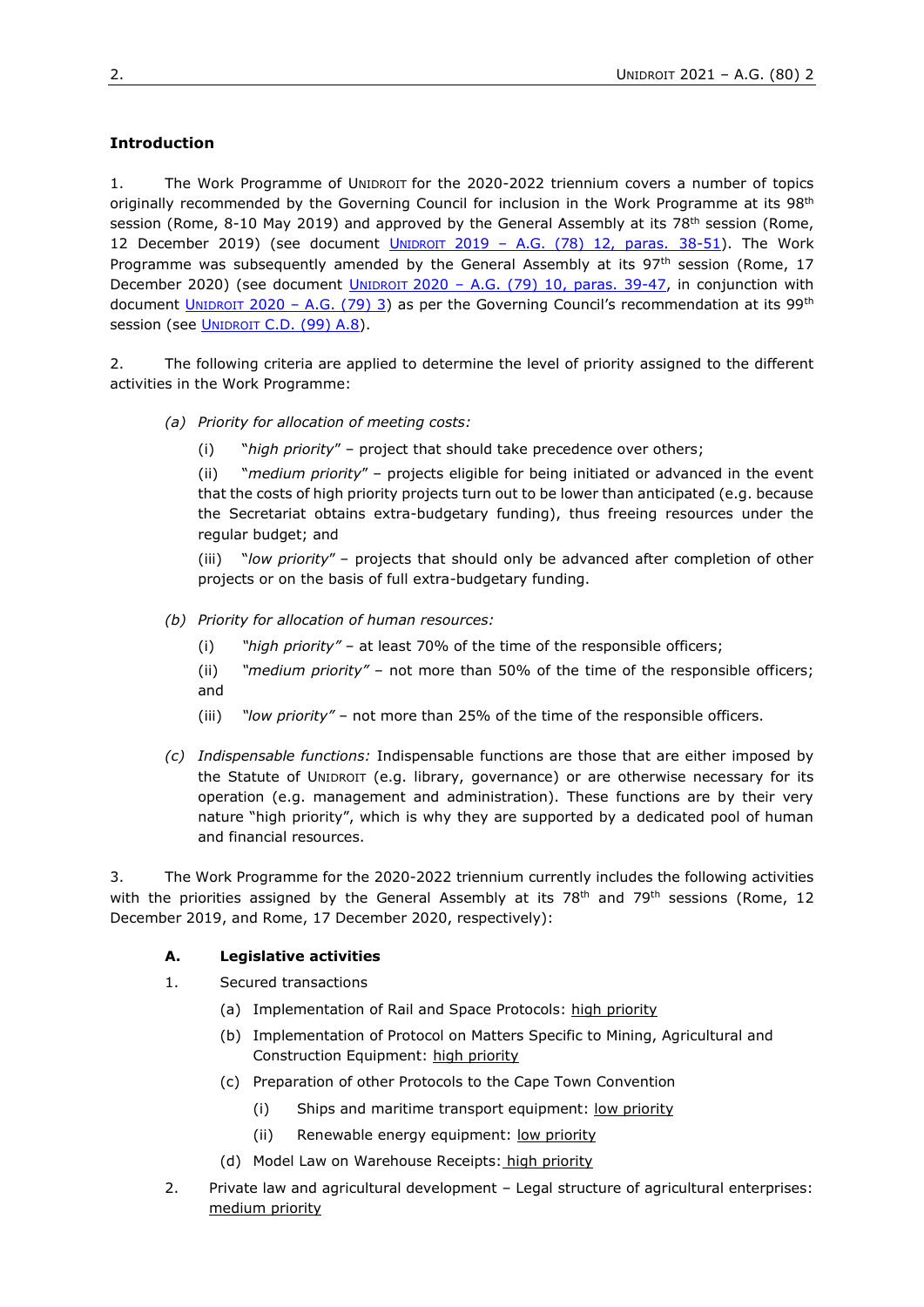- 3. Transnational civil procedure
	- (a) Best practices for effective enforcement: high priority
	- (b) International civil procedure in Latin America: low priority
- 4. International commercial contracts Principles of reinsurance contracts: low priority
- 5. Cultural property Private art collections: low priority
- 6. Leasing and Factoring
	- (a) Model Law on Factoring: high priority
	- (b) Guide for enactment of the UNIDROIT Model Law on Leasing: low priority
- 7. Bank Insolvency: medium priority
- 8. Digital assets and private law: high priority

### **B. Implementation and promotion of UNIDROIT instruments**

- 1. Depositary functions: high priority
- 2. Promotion of UNIDROIT instruments: high priority
	- (a) UNIDROIT Principles of International Commercial Contracts
		- (b) Cape Town Convention and Aircraft Protocol
		- (c) UNIDROIT/IFAD Legal Guide on Land Investment Contracts
		- (d) UNIDROIT/FAO/IFAD Legal Guide on Contract Farming
		- (e) UNIDROIT Convention on Stolen or Illegally Exported Cultural Objects and UNESCO-UNIDROIT Model Provisions on State ownership of undiscovered cultural objects
- 3. UNIDROIT instruments in the COVID-19 Pandemic
- 4. Launch of Summer School

#### **C. Non-legislative activities**

- 1. UNIDROIT Library and Depository Libraries: high priority
- 2. Information resources and policy: high priority
- 3. Internships and scholarships: high priority

4. This document offers a summary indication of action taken in 2021 to implement the legislative and non-legislative activities that appear on UNIDROIT's Work Programme. More detailed information will be provided in the Annual Report 2021 to be published in 2022.

5. Annexe I includes information, in monetary terms, on the allocation of resources to the various projects and activities of the Institute in the financial year 2021, on the basis of the Budget approved by the General Assembly at its 79<sup>th</sup> session (Rome, 17 December 2020). The Secretariat would invite the General Assembly to note how much work has been carried out with extremely contained costs and efficiency during the second year of the pandemic. This is due to the savings in missions and funding for experts being partly repurposed to reinforce the Institute's IT infrastructure, thus allowing for more remote meetings and progress to take place throughout the emergency. But it is, especially, a testament to the hard work of the members of the Secretariat as well as to the generosity of many experts around the world who have contributed to develop the Institute's mandate with enormous effort.

6. Annexe II, in turn, provides information on extra-budgetary contributions available to the Secretariat and their allocation to various activities in the year 2021.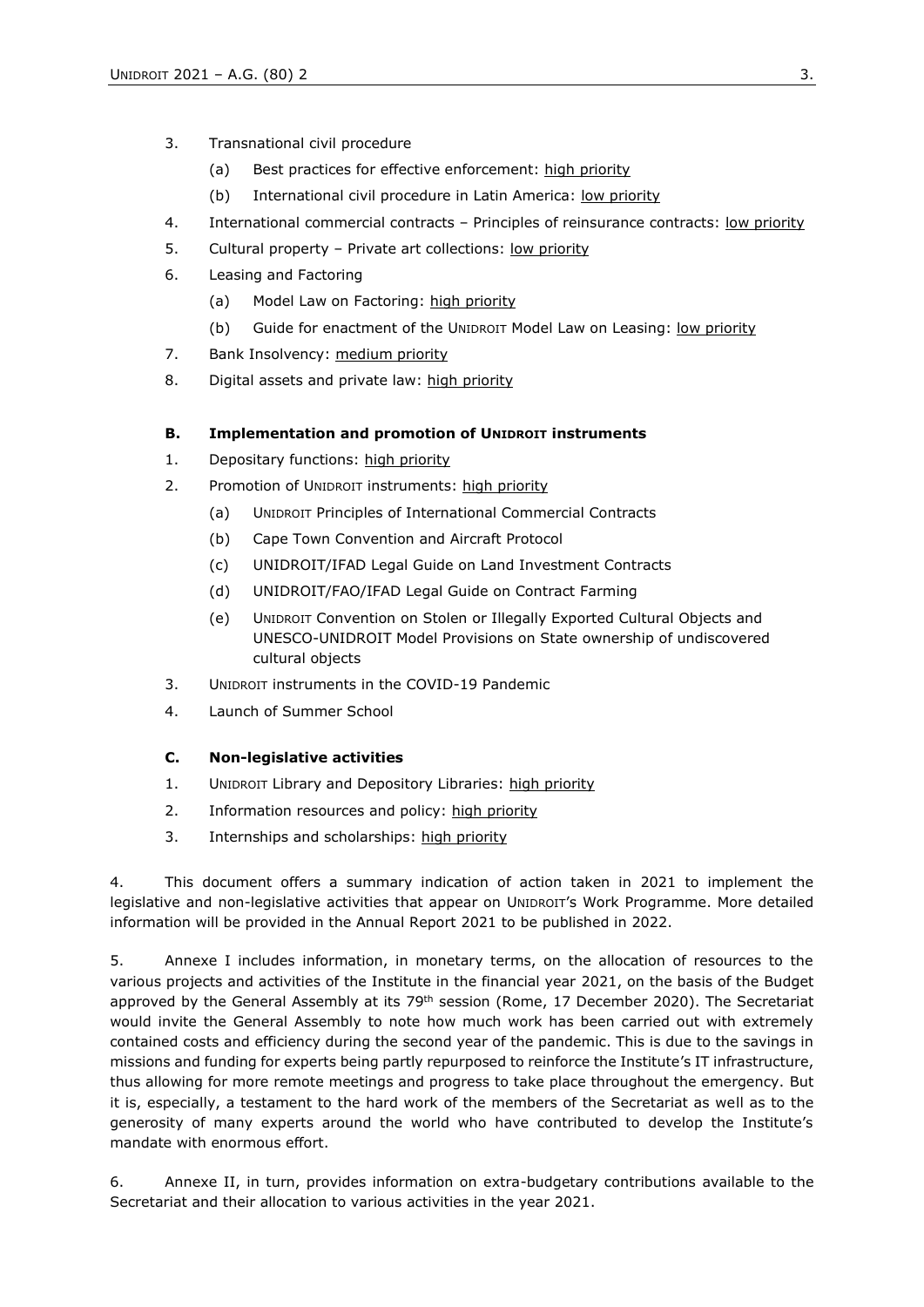## **A. Legislative activities**

#### **1. Secured transactions**

#### **(a) Implementation of Rail and Space Protocols to the Cape Town Convention \*\*\***

#### **[Luxembourg Rail Protocol](https://www.unidroit.org/work-in-progress/rail-prepcom/)**

7. With Resolution No. 1, the Diplomatic Conference for the Adoption of the Draft Protocol to the Convention on International Interests in Mobile Equipment on Matters specific to Railway Rolling Stock (Luxembourg, 12-23 February 2007) established a Preparatory Commission ("Rail Preparatory Commission") to act as Provisional Supervisory Authority for the establishment of the International Registry under the Protocol to the Convention on International Interests in Mobile Equipment on Matters specific to Railway Rolling Stock ("Luxembourg Rail Protocol").

8. Since the publication of the Statement of Activities for the 79<sup>th</sup> session of the General Assembly, the Preparatory Commission has held its 9<sup>th</sup> session (on 8 April 2021), which was cochaired by Peter Bloch (USA) and Antti Leinonen (Finland), hosted by OTIF, and conducted remotely. The session was attended by 28 State delegations, as well as representatives of the European Commission, the UN Economic Commission for Africa (UNECA), the United Nations Economic Commission for Europe (UNECE), and the African Union. The Preparatory Commission among others approved a revised version of the Draft Requlations for the International Registry. The Preparatory Commission was additionally convened for its  $10<sup>th</sup>$  session, conducted through a written confirmation procedure, the purpose of which was to request approval of a mandate to conduct negotiations in relation to a proposed change of ownership or control of the Registrar company. The Preparatory Commission authorised the conferral of such mandate to a Negotiating Team composed of the Co-Chairs of the Preparatory Commission and representatives of UNIDROIT, OTIF and the RWG.

9. In relation to developments as to signatures/accessions-ratifications, while the number of contracting States has remained the same since the latest session of the General Assembly, Spain's signature of the Protocol has taken place on 10 November 2021 at a ceremony held at UNIDROIT's premises. In addition, the Inter-ministerial Commission set up in Spain to work towards the implementation of the Protocol has completed its review with full endorsement, and legislative acts towards accession are underway. Moreover, during the 9<sup>th</sup> Preparatory Commission, the release of a Presidential Statement authorising the signature of the Protocol by South Africa was announced, as a preliminary step towards ratification.

10. The UNIDROIT Secretariat has continued to undertake numerous activities to promote the implementation and entry into force of the Protocol, in cooperation with the Ratification Task Force. In particular, we highlight the panel entitled "Building Back Greener: The role of the Luxembourg Rail Protocol in the Post-Covid Economy", held after the 9<sup>th</sup> session of the Preparatory Commission, which focused on the potential benefits of the Protocol to foster global sustainable growth.

11. Finally, UNIDROIT continues to actively participate in the sessions of the Group of Experts on Permanent Identification of Railway Rolling Stock (GE\_PIRRS), established by the UNECE Inland Transport Committee upon recommendation of its Working Party on Rail Transport and focusing on the development of Model Rules for the practical implementation by the industry of the Unique Rail Vehicle Identification System created by the Luxembourg Rail Protocol (URVIS).

#### **[Space Protocol](https://www.unidroit.org/work-in-progress/space-prepcom/)**

12. Pursuant to Resolution 1 of the Diplomatic conference for the adoption of a Protocol to the Convention on International Interests in Mobile Equipment on Matters specific to Space Assets adopted on 9 March 2012, a Preparatory Commission was set up to act as Provisional Supervisory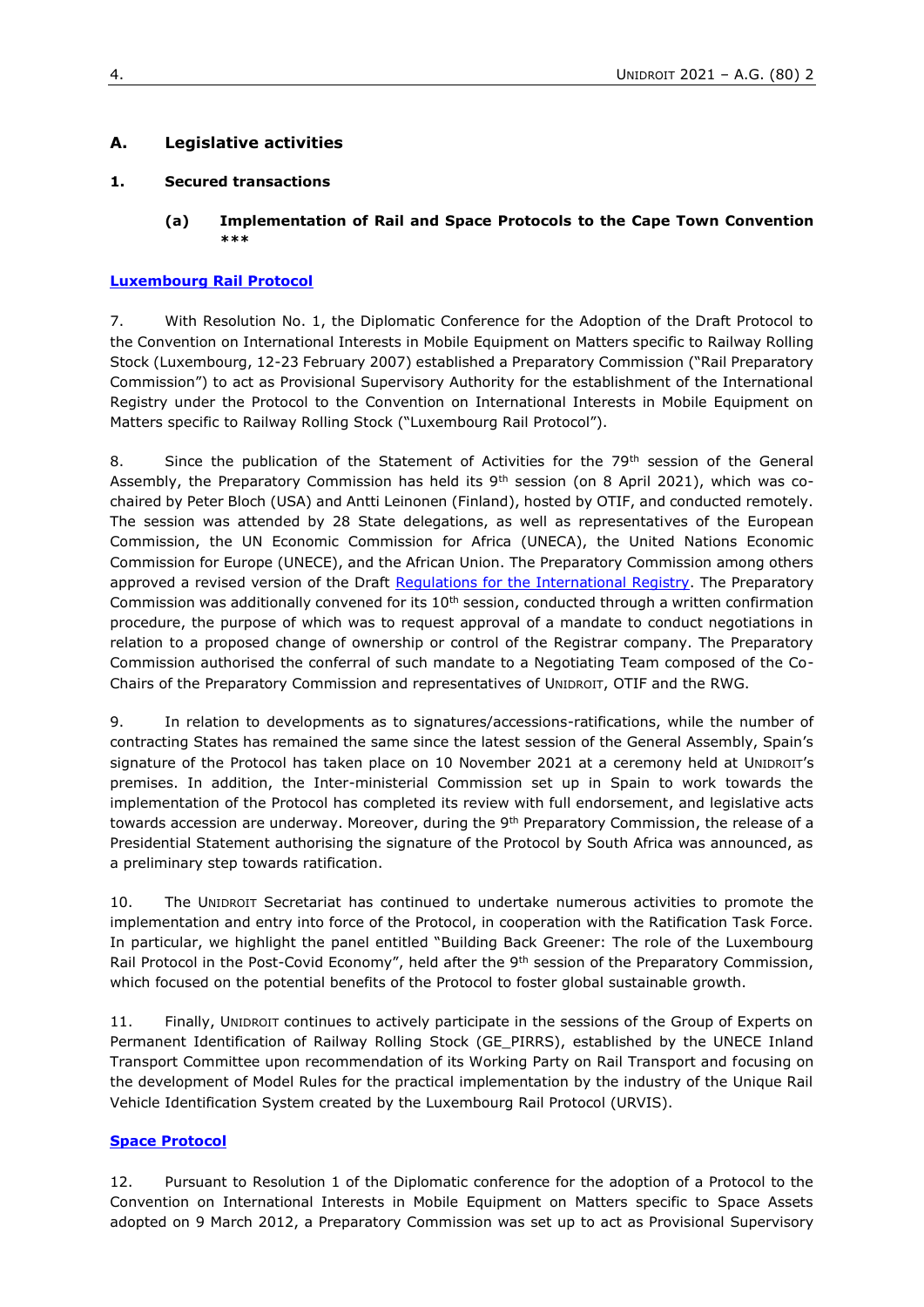Authority for the establishment of the International Registry for Space Assets. In 2017, the Commission's members agreed to constitute a Sub-Group to reassess industry participation for the promotion and development of the Space Protocol. Since the publication of the Statement of Activities for the 79<sup>th</sup> session of the General Assembly, this Sub-Group has organised a survey to examine the benefits of asset-based space financing in the post-COVID-19 economy. The results of this survey were presented in an online panel discussion on 31 March 2021, which was organised in partnership with BHO Legal.

13. In relation to promotional activities, on 6 February 2021, Mr Hamza Hameed delivered an honorary address entitled "Importance of a Uniform System of Secured Transactions Law in Order to promote Asset-based Financing in the Space Sector" at the One-Day International Seminar on Privatization of Space Sector in India - Issues and Challenges, organised by Symbiosis Law School, Hyderabad, India. Furthermore, the Space Protocol was presented at the Global Space Exploration Conference (GLEX2021) in St Petersburg, Russia between 14-18 June 2021, where Mr Hameed delivered a presentation on a "Harmonised system of secured transactions for space assets - the Space Protocol of the Cape Town Convention" as part of the session on "International Cooperation for Space Exploration". Additionally, between 26-29 October, Mr Hameed participated in the International Astronautical Congress 2021 (IAC 2021) organised by the International Astronautical Federation (IAF) and Muhammad Bin Rashid Space Centre of the UAE in Dubai. Mr Hameed also delivered a lecture via videoconference to the students of the Advanced Master's LLM in Air and Space Law Programme at the International Institute of Air and Space Law at Leiden University.

14. In May 2021, UNIDROIT was appointed as an Observer to the Courts of Space Working Group established by the Dubai International Financial Centre Courts to share expertise in applying private international law rules in space disputes. Furthermore, UNIDROIT has increased its collaboration with the United Nations Committee on the Peaceful Uses of Outer Space (COPUOS) to further the promotion and implementation of the Space Protocol. In 2021, UNIDROIT obtained the status of a Permanent Observer at COPUOS, and the Space Protocol was presented twice as part of the 60<sup>th</sup> session of the Legal Subcommittee of COPUOS. This included a statement delivered by the Secretary-General to the Subcommittee during its session, as well as a joint presentation with Professor Bernhard Schmidt-Tedd (DLR) at the International Institute of Space Law (IISL) and European Centre for Space Law (ECSL) Space Law Symposium 2021 entitled "Space Law for the Global Space Economy". In September 2021, a Memorandum of Understanding was also concluded between the United Nations Office for Outer Space Affairs and UNIDROIT.

15. Among other planned activities in the future, Prof. Anna Veneziano and Mr Hameed will be contributing a chapter on the Space Protocol in the  $2^{nd}$  Edition of Contracting for Space, a book coauthored by Lesley Jane Smith and Ingo Baumann published by Taylor and Francis.

16. The Secretariat will continue to monitor the developments in relation to the Space sector and to promote the Space Protocol pursuant to its mandate.

#### **(b) [Implementation of the Protocol on Matters Specific to Mining, Agricultural](https://www.unidroit.org/work-in-progress/mac-prepcom/)  [and Construction Equipment](https://www.unidroit.org/work-in-progress/mac-prepcom/) \*\*\***

17. The fourth Protocol to the Cape Town Convention on Matters Specific to Mining, Agricultural and Construction Equipment (the 'MAC Protocol') was adopted at a Diplomatic Conference in Pretoria, South Africa on 22 November 2019. As consistent with the implementation of the other Cape Town Convention Protocols and Resolution 1 of the Diplomatic Conference Final Act, a Preparatory Commission was established to act as Provisional Supervisory Authority until the Protocol enters into force. The Preparatory Commission operates under the guidance of the Governing Council and General Assembly of UNIDROIT.

18. The third session of the Preparatory Commission took place via videoconference between 3 and 4 June 2021. The Commission was attended by 32 participants from eight Member States of the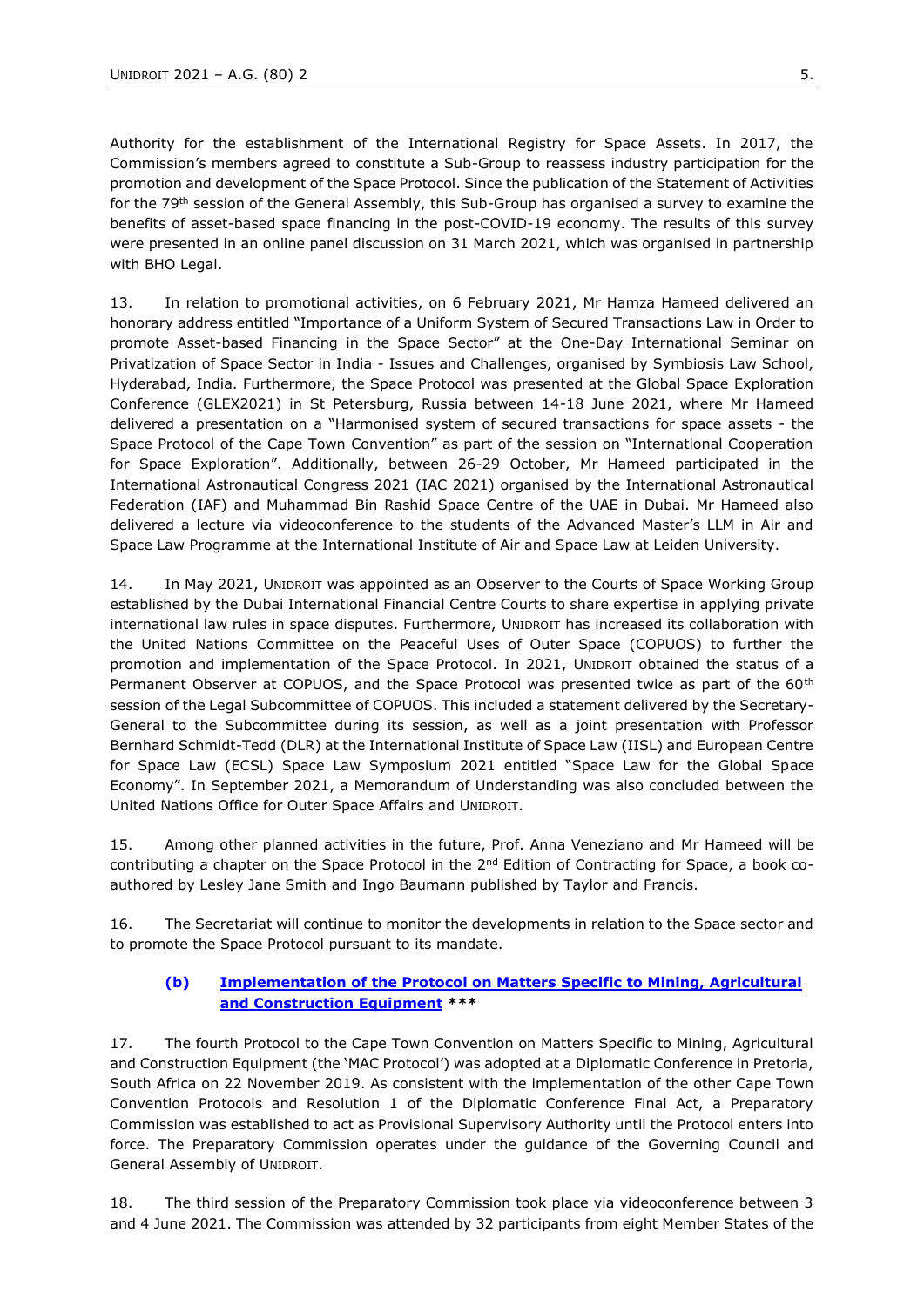Commission, two observing States, one observing Regional Economic Integration Organisations, one observing organisation and *ex officio* observers from the Diplomatic Conference.

19. Throughout 2021 the Preparatory Commission made rapid progress regarding its three key responsibilities: (i) appointment of a Supervisory Authority, (ii) selection of a Registrar to operate the MAC Protocol International Registry; and (iii) preparation of a first edition of the International Registry Regulations. The Commission has established a Registrar Working Group and a Regulations Working Group to assist in achieving its objectives. Composed of experts from participating States, both Working Groups met several times during 2021. As a result of the endeavours of the Working Groups, a first draft of the MAC Protocol Regulations was approved by the Preparatory Commission and the Tender Process for the selection of the Registrar is expected to be opened in early 2022. Negotiations regarding the appointment of a Supervisory Authority are ongoing, with UNIDROIT being one possible candidate.

20. It is anticipated that in December 2021 the European Commission will discuss whether the European Union should sign the MAC Protocol. Several Member States have confirmed to the Secretariat their intention to support the signature.

21. The MAC Protocol Official Commentary by Professor Sir Roy Goode was published in May 2021 and formally launched during the 100<sup>th</sup> session of the Governing Council in September 2021. Sir Roy Goode was commissioned to prepare the Official Commentary under Resolution 4 of the MAC Diplomatic Conference Final Act.

22. The Preparatory Commission will meet for its fourth session in January 2022.

23. Furthermore, in 2021, the UNIDROIT Secretariat continued to promote the MAC Protocol at various events, including a presentation of the MAC Protocol for the Board of the Kenyan Leasing Association in September 2021. UNIDROIT is also seeking to establish a long-term secured transactions reform project with the Asia Pacific Economic Cooperation (APEC) forum, which would include the implementation of the Cape Town Convention and its Protocols in APEC member economies.

# **(c) Preparation of other Protocols to the Cape Town Convention**

#### *(i) Ships and maritime transport equipment \**

24. Consistent with the low priority assigned to the project in the Institute's Work Programme for the 2020-2022 triennium, the Secretariat has continued to conduct research on the viability of a future Protocol on ships and maritime transport equipment.

#### *(ii) Renewable energy equipment* **\***

25. Consistent with the low priority assigned to the project in the Institute's Work Programme for the 2020-2022 triennium, the Secretariat has continued to conduct research on the viability of a future Protocol on renewable energy equipment. The Secretariat is following the negotiations at the 26<sup>th</sup> UN Climate Change Conference of the Parties (COP26) in Glasgow in assessing whether a Renewable Energy Equipment Protocol would assist in improving access to finance for green energy projects.

# **(d) [Model Law on Warehouse Receipts](https://www.unidroit.org/work-in-progress/model-law-on-warehouse-receipts/) \*\*\***

26. The General Assembly approved the inclusion of the joint UNCITRAL/UNIDROIT Model Law on Warehouse Receipt Project at its 79<sup>th</sup> session in December 2020 as a new item with high priority in the 2020-2022 Work Programme (see document  $A.G. (79)$  10, paras.  $40-47$ ).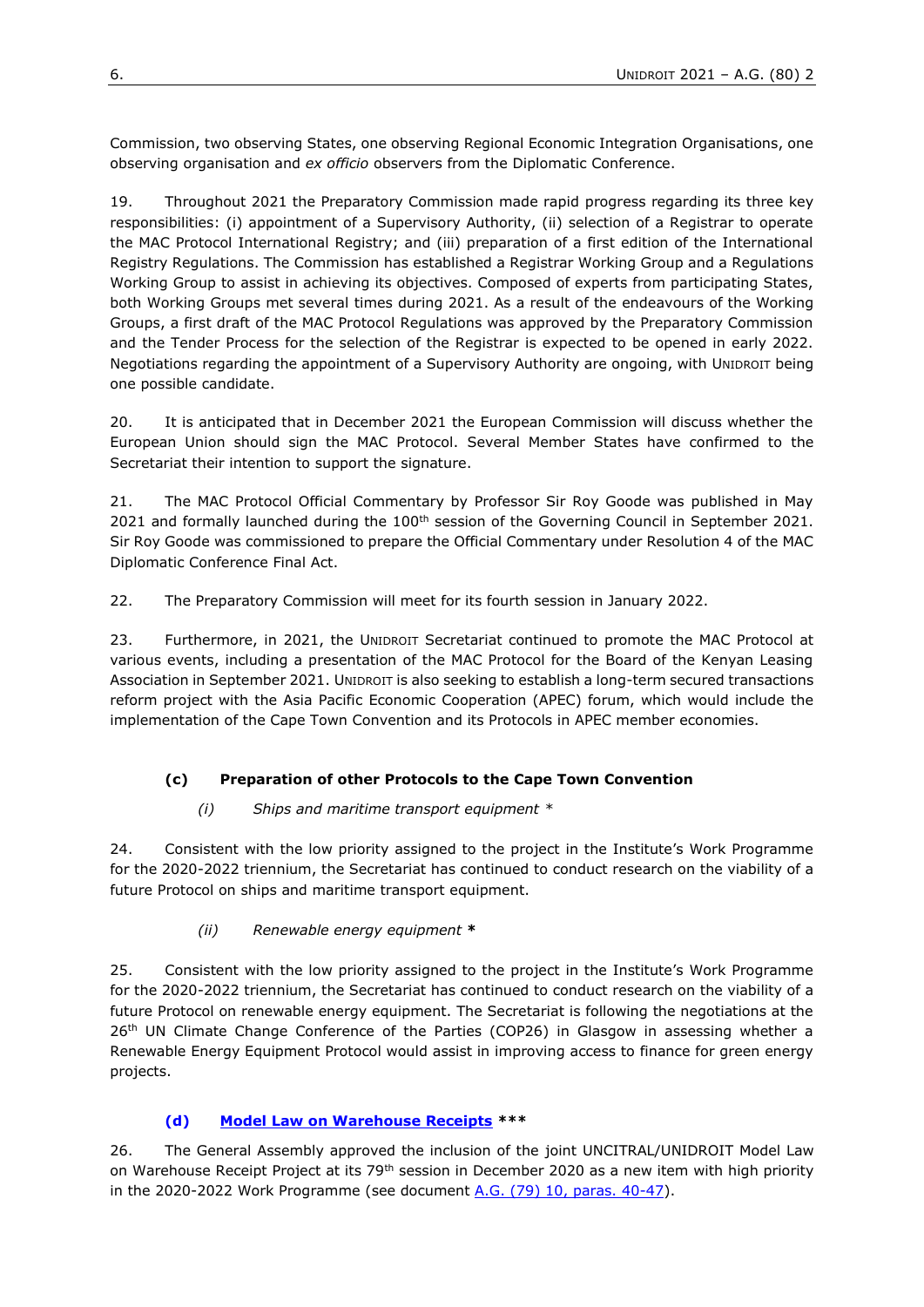27. Following project approval, and consistent with the Institute's working methodology, the UNIDROIT Working Group on a Model Law on Warehouse Receipts was established. The Working Group is composed of 11 expert members representing different legal traditions and geographical regions, and it is chaired by UNIDROIT Governing Council member Professor Eugenia Dacoronia. Relevant intergovernmental organisations, private and public sector stakeholders, and academics attend the Working Group sessions as observers. All background documentation concerning the project is made available at a dedicated [project page.](https://www.unidroit.org/work-in-progress/model-law-on-warehouse-receipts/#1456405893720-a55ec26a-b30a)

28. The first session of the Working Group took place via videoconference between 2 and 4 December 2020. The session was attended by 30 participants, comprised of Working Group members and observers. During this session, the Working Group agreed on the scope and preliminary structure for the Model Law and considered an Issues Paper setting out different legislative approaches adopted across jurisdictions. Detailed information on the discussions and outcome of this session is set out in the [Report of the first session.](https://www.unidroit.org/english/documents/2021/study83/wg01/s-83-wg01-05-e.pdf)

29. Following the first Working Group session, in order to advance the intersessional work, a Drafting Committee and a subgroup on technological aspects were established. The Drafting Committee held six remote meetings during the course of 2021 and prepared three draft chapters for the future Model Law. The subgroup on technological aspects met four times and analysed legislative approaches and technological models deployed for electronic warehouse receipts.

30. The second session of the Working Group took place via videoconference between 10 and 12 March 2021. This session was attended by 31 participants. The Working Group considered, amongst others, preliminary drafting suggestions for the future Model Law Chapter II, "Issuance of a warehouse receipt" and Chapter IV, "Transfer of warehouse receipts". The discussions and outcome of the session are summarised in the [Report of the second session.](https://www.unidroit.org/english/documents/2021/study83/wg02/s-83-wg02-04-e.pdf)

31. The Working Group held its third session between 1 and 3 September 2021 in a hybrid format. The Working Group was attended by a total of 30 participants. A number of experts participated in person at the Institute while others participated remotely. In addition to revised versions for draft Chapters II and IV, the Working Group considered draft Chapter I, "Scope and general provisions" and substantive issues. The [Report of the third session](https://www.unidroit.org/wp-content/uploads/2021/10/s-83-wg03-04-e.pdf) contains a summary of this session.

32. The preliminary [Work Plan 2020-2022](https://www.unidroit.org/english/documents/2020/study83/wg01/s-83-wg01-01-e.pdf) for the project provided that the Working Group submit a comprehensive draft Model Law text to the Governing Council by May 2022. However, the Working Group's discussions revealed important structural differences between legal families concerning key aspects to be addressed in the Model Law. At the same time, in-person meetings have been restricted. In view of this situation, at its 100<sup>th</sup> session in September 2021, the Governing Council authorised the extension of the project duration for one calendar year (see document *C.D. (100) B* [Misc. 2\).](https://www.unidroit.org/wp-content/uploads/2021/10/C.D.-100-B-Misc.-2-Summary-conclusions.pdf) Hence a comprehensive Model Law text shall be submitted to the Governing Council at its 102nd session in May 2023.

#### **2. [Private law and agricultural development](https://www.unidroit.org/work-in-progress/legal-structure-of-agri-enterprise/) – Legal structure of agricultural [enterprises](https://www.unidroit.org/work-in-progress/legal-structure-of-agri-enterprise/) \*\***

33. Supported by both the United Nations Food and Agriculture Organization (FAO) and the International Fund for Agricultural Development (IFAD), the project regarding the Legal Structure of Agricultural Enterprises (LSAE project) was proposed for inclusion in the 2020-2022 Work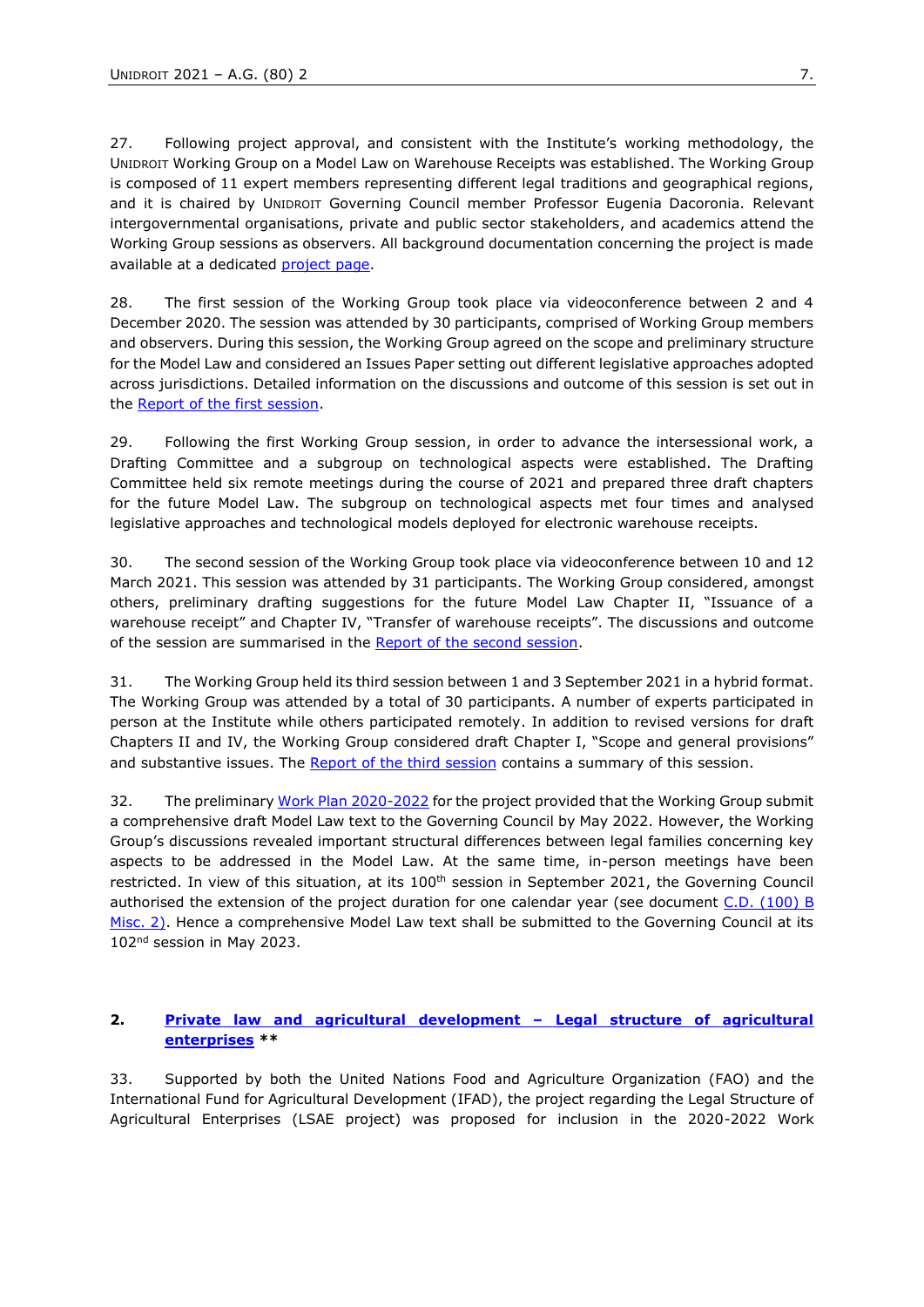Programme<sup>1</sup> by the Governing Council, at its  $98<sup>th</sup>$  session,<sup>2</sup> and was approved by the General Assembly at its  $78<sup>th</sup>$  session, with a medium priority level.<sup>3</sup>

34. As a first step, the Governing Council recommended that the Secretariat conduct a stocktaking exercise and feasibility analysis with respect to the legal structure for investment in agriculture activities, in order to ascertain whether UNIDROIT could make a useful contribution. At the 99<sup>th</sup> session of the Governing Council the Secretariat prepared and submitted the requested feasibility study [\(C.D. \(99\) B.5\)](https://www.unidroit.org/english/governments/councildocuments/2020session/cd-99-b/cd-99-b-05-e.pdf), which was divided into three parts. Part I provided background on UNIDROIT's work in the field of private law and agricultural development. Part II provided a summary of recent international initiatives which may directly and/or indirectly influence the scope of UNIDROIT's future work. Lastly, Part III evaluated whether a new UNIDROIT/FAO/IFAD instrument would be of additional benefit and provided preliminary observations on legal issues to be considered. The Governing Council then authorised the Secretariat to conduct further research and consultations with a view to convene a colloquium and subsequently establish a core expert group to define the potential scope, content, and form of such an instrument.

35. In response to the mandate received, on 15 and 16 April 2021, UNIDROIT, FAO and IFAD coorganised a Consultation Webinar to discuss the LSAE project and, notably, to outline the possible topics the prospective future instrument would address. The complete [repo](https://www.unidroit.org/work-in-progress/legal-structure-of-aghttps:/www.unidroit.org/work-in-progress/legal-structure-of-agri-enterpriseri-enterprise)rt [of the Webinar c](https://www.unidroit.org/work-in-progress/legal-structure-of-aghttps:/www.unidroit.org/work-in-progress/legal-structure-of-agri-enterpriseri-enterprise)an be found at [U](https://www.unidroit.org/work-in-progress/legal-structure-of-aghttps:/www.unidroit.org/work-in-progress/legal-structure-of-agri-enterpriseri-enterprise)[NIDROIT](https://www.unidroit.org/work-in-progress/legal-structure-of-aghttps:/www.unidroit.org/work-in-progress/legal-structure-of-agri-enterpriseri-enterprise)'s [dedicated website](https://www.unidroit.org/work-in-progress/legal-structure-of-aghttps:/www.unidroit.org/work-in-progress/legal-structure-of-agri-enterpriseri-enterprise) and a [video](https://www.youtube.com/watch?v=WdefvYGGbTs) recording of both days is available on UNIDROIT's YouTube channel.

36. For the second meeting of the 100<sup>th</sup> session of the Governing Council, held in September 2021, the Secretariat prepared a document  $(C.D. (100) B.5)$  which summarised the main input received and outlined a number of topics and legal issues that could be considered in the LSAE project. The document highlighted how sustainability requirements, new technologies and alternative financing vehicles are transforming the legal structure of agricultural enterprises and the forms of collaboration among producers and other actors operating along the agricultural supply chain. In addition, the document specified that legal guidance could be provided regarding the forms of collaboration to improve access to market and critical resources by analysing, among other topics, multi-party contractual networks, corporate governance, ownership and liability rules.

37. The Governing Council was invited to approve the proposed preliminary scope of the project and to reassess upward the original priority status given in order to allow the Secretariat to establish a Working Group. The Council took note of the progress made and decided in favour of upgrading the project to high priority, therefore allowing the Secretariat to establish a Working Group. The first meeting of the Working Group is planned for February 2022 and it will be focused on the precise determination of the scope of the project.

#### **3. Transnational civil procedure**

#### **(a) Best practices for [effective enforcement](https://www.unidroit.org/work-in-progress/enforcement-best-practices/) \*\*\***

38. The project on Best Practices of Effective Enforcement was included in the 2020-2022 Work Programme at the 78<sup>th</sup> session of the General Assembly  $(A.G., (78) 12)$ , paras. 41 and 51, and  $A.G.,$ [\(78\) 3\)](https://www.unidroit.org/english/governments/assemblydocuments/2019-78session/ag-78-03-e.pdf), confirming the recommendation of the 98<sup>th</sup> session of the Governing Council [\(C.D. \(98\) 17,](https://www.unidroit.org/english/governments/councildocuments/2019session/cd-98-17-e.pdf) para. 245). During the first meeting of the 99<sup>th</sup> session of the Governing Council held remotely in April/May 2020, the Secretariat was authorised to set up an Exploratory Working Group to receive expert feedback on the refinement of the intended scope of the project [\(C.D. \(99\) A.8,](https://www.unidroit.org/english/governments/councildocuments/2020session/cd-99-a-08-e.pdf) paras. 43-

\_\_\_\_\_\_\_\_\_\_\_\_\_\_\_\_\_\_\_\_

<sup>&</sup>lt;sup>1</sup> [U](https://www.unidroit.org/english/governments/councildocuments/2019session/cd-98-17-e.pdf)[NIDROIT](https://www.unidroit.org/english/governments/councildocuments/2019session/cd-98-17-e.pdf)  $2019 - C.D. (98) 17$ , para. 288.

<sup>2</sup> U[NIDROIT](https://www.unidroit.org/english/governments/councildocuments/2019session/cd-98-14-rev02-e.pdf) 2019 – [C.D. \(98\) 14 rev.2,](https://www.unidroit.org/english/governments/councildocuments/2019session/cd-98-14-rev02-e.pdf) paras. 78-82.

<sup>&</sup>lt;sup>3</sup> [U](https://www.unidroit.org/english/governments/assemblydocuments/2019-78session/ag-78-12-e.pdf)[NIDROIT](https://www.unidroit.org/english/governments/assemblydocuments/2019-78session/ag-78-12-e.pdf) 2019 – A.G.  $(78)$  12, para. 51.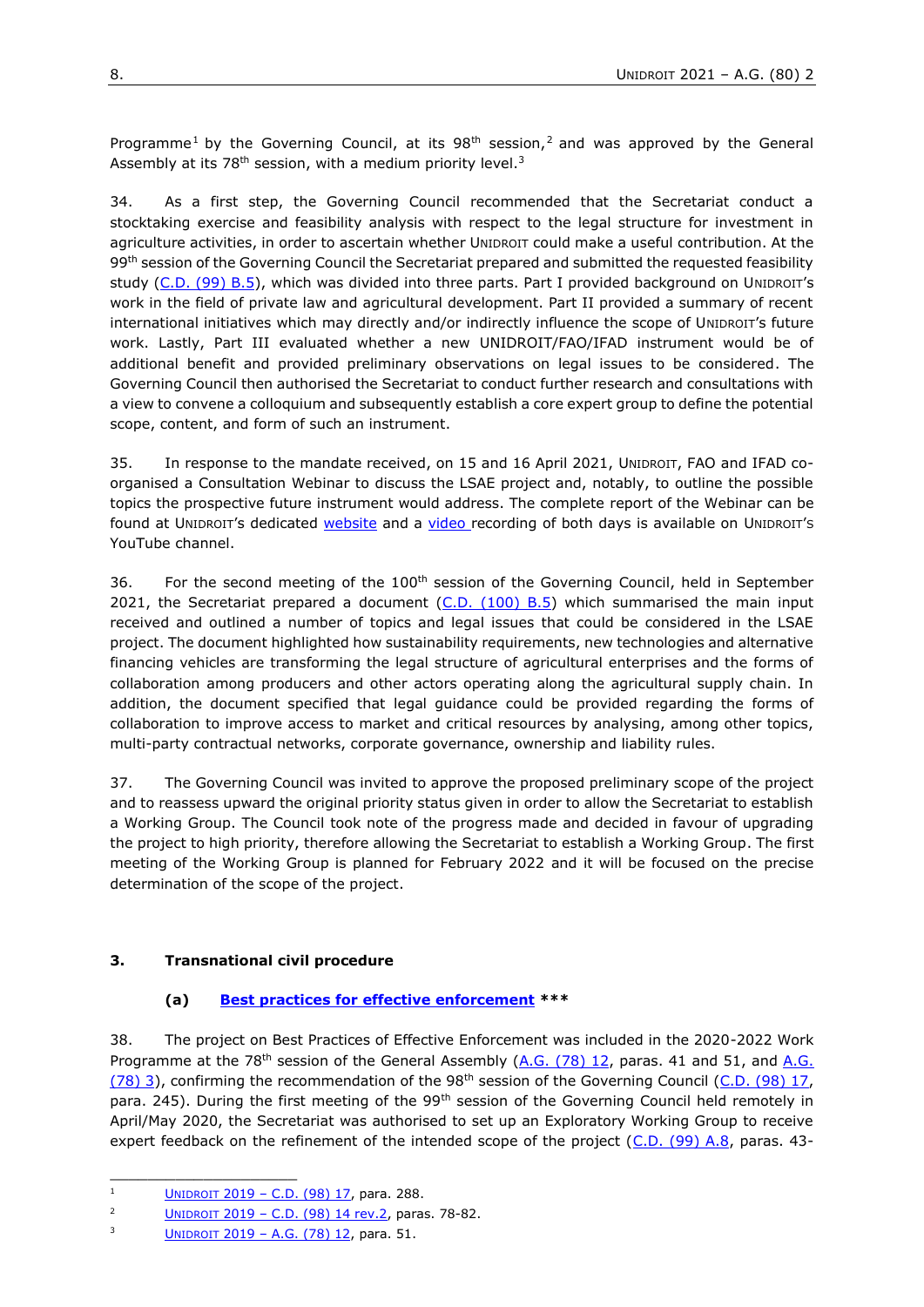44). In response to this mandate, the UNIDROIT Secretariat conducted extensive remote consultations with selected international experts and organisations, the outcome of which was presented at the second meeting of the 99<sup>th</sup> session of the Governing Council held in Rome and remotely on 23-25 September 2020. At that session, the Governing Council approved the proposed guidelines regarding the scope of the project, confirmed the high priority status assigned to the project, and authorised the establishment of a Working Group (C.D. [\(99\) B.21,](https://www.unidroit.org/english/governments/councildocuments/2020session/cd-99-b/cd-99-b-21-e.pdf) paras 57-58), chaired by Governing Council member Ms Kathryn Sabo.

39. The first session of the project Working Group was held in Rome and remotely on 30 November–2 December 2020. The Working Group focused, for the most part, on the more precise determination of the scope of the project, on the basis of an Issues Paper prepared by the Secretariat, as well as on methodology and organisational issues; it further discussed a specific document prepared by a Working Group member on the impact of technology in enforcement. More information on the outcome of the discussions is available in the [Report](https://www.unidroit.org/english/documents/2020/study76b/wg-01/s-76b-wg-01-04-e.pdf) of the first session.

40. To advance the work on the project in the intersessional period, three sub-groups were created: Subgroup 1 on "post-adjudication" enforcement; Subgroup 2 on enforcement of security rights; Subgroup 3 on the impact of technology on enforcement. Throughout 2021, the Chair and most Working Group members and observers were involved in an intense working schedule set up by the focal points of each sub-group and supported by the Secretariat, which included exchanges of drafts and comments through emails and numerous virtual meetings. The Secretariat further conducted consultations in the form of interviews and questionnaires and additional internal research, to gather data on challenges, regulatory options, and practices for effective enforcement in diverse jurisdictions, which were the basis for two support documents, one on general enforcement and one on technology and enforcement.

41. The second session of the Working Group took place remotely on 20–22 April 2021, and its deliberations focused on the detailed Reports prepared by the three sub-groups mentioned above, which contained initial draft recommendations and comments. In particular, Sub-groups 1 and 3 had coordinated their input so as to permit discussion of general issues of post-adjudication enforcement in connection with the corresponding issues on the application of technology to such proceedings. For more information see the [Report](https://www.unidroit.org/english/documents/2021/study76b/wg02/s-76b-wg02-06-e.pdf) of the second session.

42. Pursuant to the mandate received at the second session of the Working Group, the Secretariat continued to provide support to the Chair and Working Group members and observers for the organisation of intersessional sub-groups meetings to advance the work on the project, and organised coordination meetings to ensure consistency of the output of the sub-groups. The Secretariat is also working to ensure the necessary coordination between this project and the UNIDROIT project on Digital Assets and Private Law, for the issues concerning enforcement on digital assets.

43. The third session of the Working Group will be held in Rome and remotely on 29-30 November and 1 December 2021.

# **(b) International civil procedure in Latin America \***

44. Upon recommendation of the Governing Council, the General Assembly included at its 98<sup>th</sup> session the possibility of future work on the topic in the Institute's Work Programme for the 2020- 2022 triennium, subject to further consultation with the Organization of American States (OAS), a feasibility analysis and availability of resources. Consistent with the low level of priority assigned to the project, throughout 2020 and 2021 the Secretariat merely undertook preliminary contacts with potentially interested parties on this topic. These contacts have been recently intensified in light of the request for proposals and recommendations concerning the new Work Programme for 2023- 2025.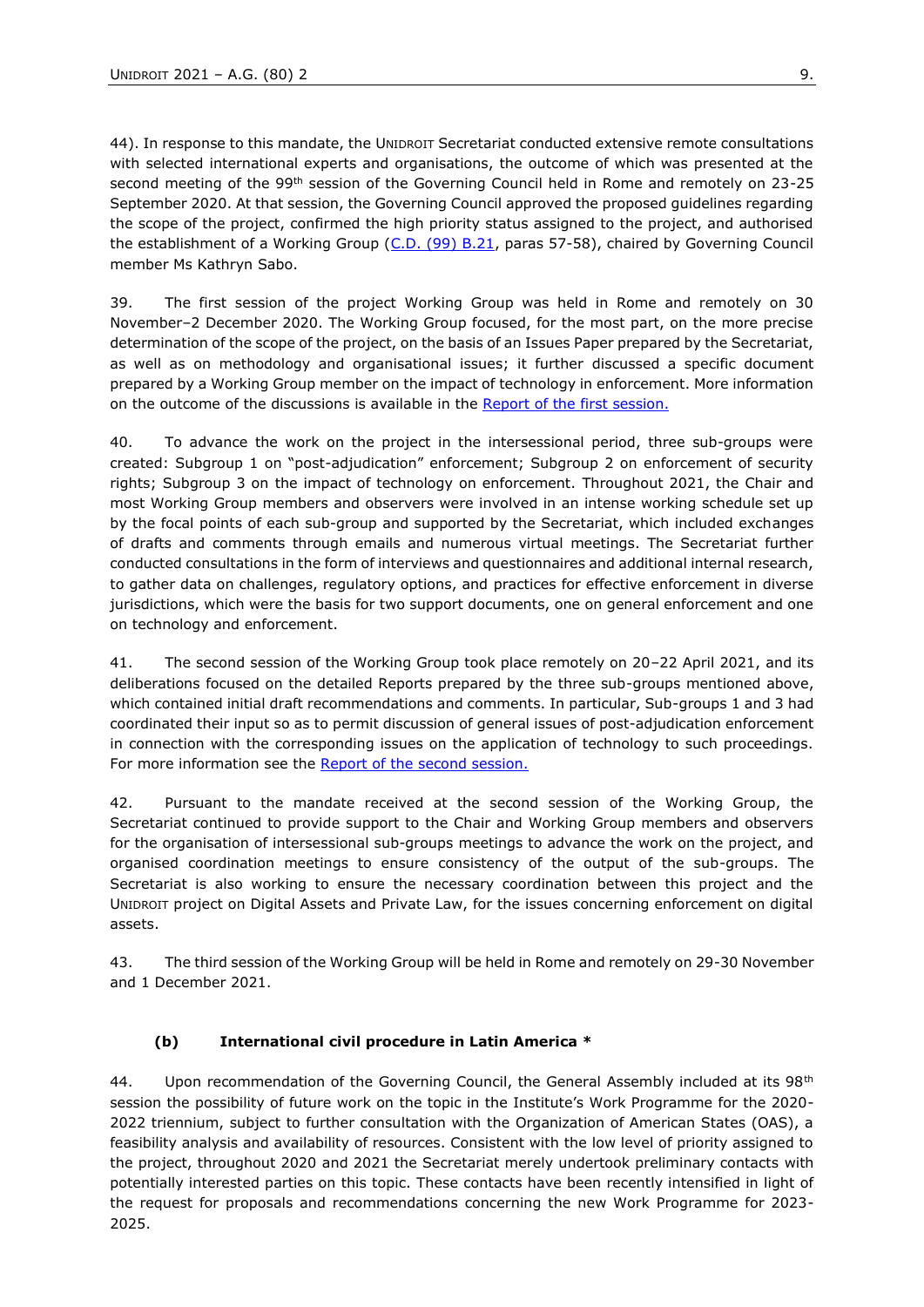### **4. International commercial contracts – Formulation of principles of reinsurance contracts \***

45. The project for the development of Principles of Reinsurance Contract Law (PRICL Project), led by the Universities of Zurich, Frankfurt and Vienna and with participation of academics and practitioners from different jurisdictions, is aimed at the formulation of a "restatement" of existing global reinsurance law. As the PRICL presupposed the existence of adequate rules of general contract law, UNIDROIT was invited to participate in the project, wholly funded by research institutions, to provide expertise on the UNIDROIT Principles of International Commercial Contracts. The first part of the project, covering a General Part and four additional Chapters on Duties, Remedies, Aggregation, and Allocation, was published on line in December 2019 and can be found on the [dedicated website](https://www.ius.uzh.ch/de/research/projects/pricl.html,) of the project, together with translations in various languages and additional materials.

46. The UNIDROIT General Assembly, at its 78<sup>th</sup> session in December 2019, upon recommendation of the Governing Council, adopted the continuation of the project for the Work Programme 2020- 2022 at the same conditions as before, in order to complete coverage of all relevant topics.

47. The 8<sup>th</sup> Workshop of the project, which had been delayed due to COVID-19 restrictions, was held remotely on 18 January 2021 and discussed preliminary documents related to the second part of the PRICL project as well as the possibility to develop a Note on PRICL and COVID-19 on the basis of the example of the Secretariat's Note on the UNIDROIT Principles of International Commercial [Contracts and the COVID-19 Health Crisis](https://www.unidroit.org/english/news/2020/200721-principles-covid19-note/note-e.pdf) published in July 2020.

48. The Secretariat participated in a number of activities concerning the PRICL project and its promotion and dissemination. For more information see [C.D. \(100\) B.13.](https://www.unidroit.org/english/governments/councildocuments/2021session/cd-100-b/cd-100-b-13-e.pdf) Detailed information on all activities will be contained in the forthcoming 2021 Annual Report.

#### **5. Cultural property – Private art collections\***

\_\_\_\_\_\_\_\_\_\_\_\_\_\_\_\_\_\_\_\_

49. The topic of private art collections has been included in the UNIDROIT Work Programme in 2017 with a low priority level and two conferences were organised to identify the aspects of private law that fall within its mandate ("Private collections: Historical and legal approaches" in 2017 <sup>4</sup> and the first conference held under the auspices of the 1995 UNIDROIT Convention Academic Project (UCAP) organised by the University of Opole in Poland (UNESCO Chair on Cultural Property Law) in Gdansk in 2019). UNIDROIT has continued to raise awareness among private collectors about ethical acquisition.

50. UNIDROIT organised a colloquium with the University of Geneva and the Gandur Foundation for Art in Geneva on 4 and 5 February 2021, "What prospects for 'orphan works'? Reflections on Cultural Goods without Provenance" which provided an opportunity for collectors, gallerists, lawyers, historians, archaeologists, academics, and museums to come together virtually and share their ideas and perspectives on the ever-growing debate around orphan objects. The next step will be a meeting of experts to discuss possible solutions followed by a conference in the first quarter of 2022 which an institutional member of UCAP has offered to organise.

51. At its 100<sup>th</sup> session (Rome, September 2021), the Governing Council considered the subject and encouraged the Secretariat to continue studying the feasibility of possible future work that would be in line with its mandate and the provisions of the 1995 UNIDROIT Convention and other relevant

<sup>4</sup> A conference co-organised by the *Société internationale pour la recherche en droit du patrimoine culturel et droit de l'art* (ISCHAL), the *Institut des sciences sociales du politique* (CNRS-ENS Cachan-Université Paris-Nanterre) and the law firm BonelliErede.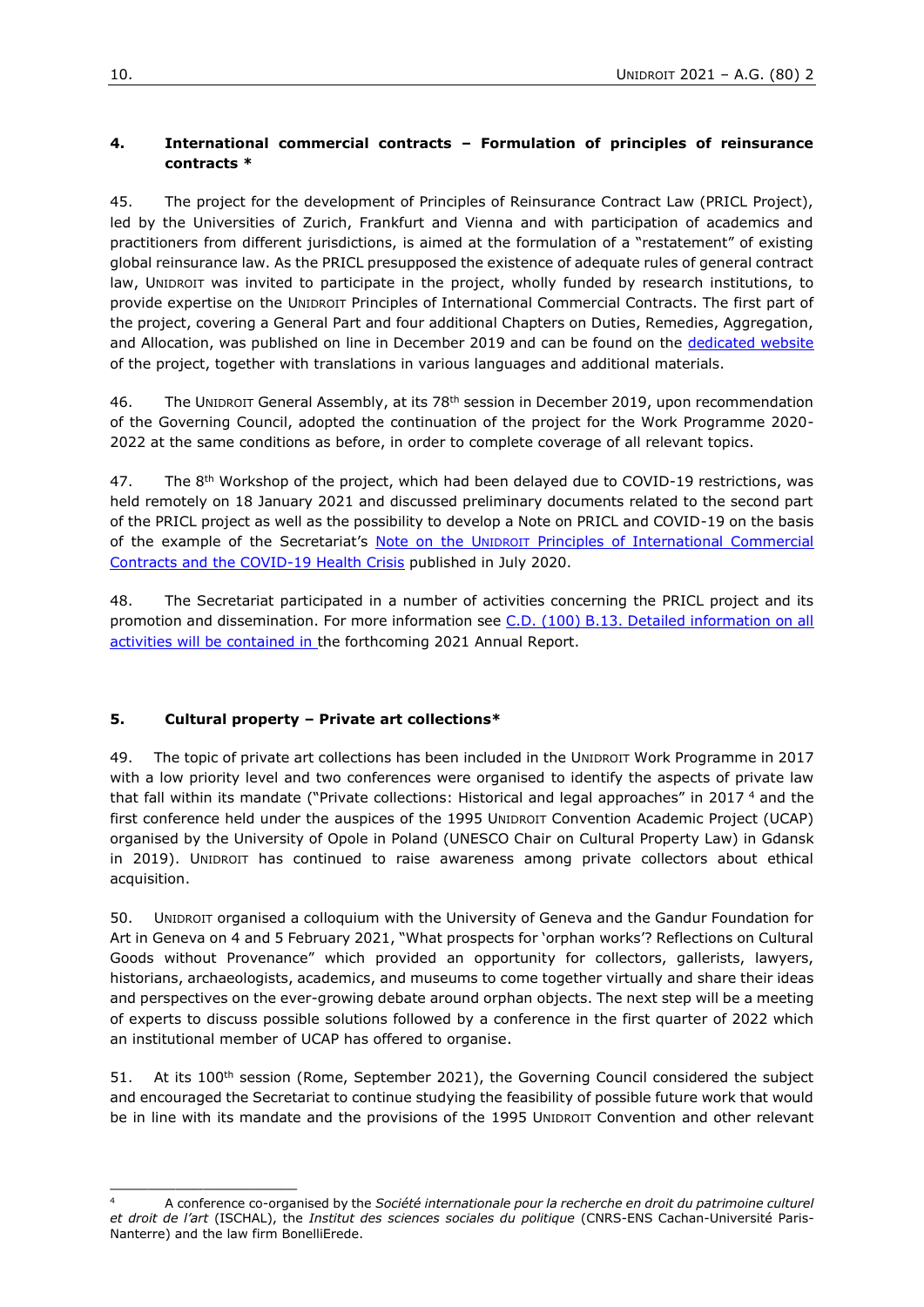instruments in its field. The Council highlighted the importance of this subject for UNIDROIT, which fell within its mandate extending beyond commercial law.

### **6. Leasing and Factoring**

### **(a) [A Model Law on Factoring](https://www.unidroit.org/work-in-progress/factoring-model-law/) \*\*\***

52. The Model Law on Factoring Project was approved by the UNIDROIT General Assembly at its 78th session in December 2019 as a high priority project for the 2020-2022 Triennial Work Programme.

53. As consistent with the Institute's established working methodology, a Working Group was established to develop the Model Law on Factoring. The Working Group is composed of nine international legal experts representing different legal systems and geographical regions and is chaired by UNIDROIT Governing Council member Professor Henry Gabriel. A number of international, regional and intergovernmental organisations, industry associations and academics attend the Working Group sessions as observers.

54. The third session of the Working Group took place via videoconference between 26 and 28 May 2021. The Working Group was attended by 32 participants, comprising of 9 Working Group Members, 7 observers from six international, regional and intergovernmental organisations, 9 industry associations and academia and 7 members of the UNIDROIT Secretariat. An intersessional Working Group meeting on the scope of the Model Law was held on 20 September 2021. Additionally, the Working Group established subgroups on (i) conflict of laws, (ii) registration and (iii) transition to prepare draft articles on these technical issues.

55. The draft MLF has six chapters and 40 articles based primarily on the corresponding articles in the UNCITRAL Model Law on Secured Transactions. The length of the Model Law will increase once the Working Group has agreed upon additional articles.

56. The Working Group will consider a full set of the draft Model Law provisions at its fourth session (1–3 December 2021).

#### **(b) Guide for enactment of the UNIDROIT Model Law on Leasing \***

57. Upon recommendation of the Governing Council, the General Assembly included this item on the 2020-2022 Work Programme with low priority, in order for the Secretariat to monitor developments in the area. The Secretariat would return to the Governing Council to seek approval if it determined that any additional work was necessary.

### **7. [Bank Insolvency](https://www.unidroit.org/work-in-progress/bank-insolvency/) \*\***

58. Following the Governing Council's recommendation, the General Assembly at its  $78<sup>th</sup>$  session (12 December 2019) decided to include the project on Bank Insolvency in the 2020-2022 Work Programme with medium priority, in order for the Secretariat to conduct further research and provide a more defined scope for the project, as well as further justification of its adequacy as work to be conducted by a global institution.

59. In 2020, the Secretariat took steps to canvass support, ascertain the relevance of the project, and reinforce the capacity and expertise of the Institute to carry out the work. This had positive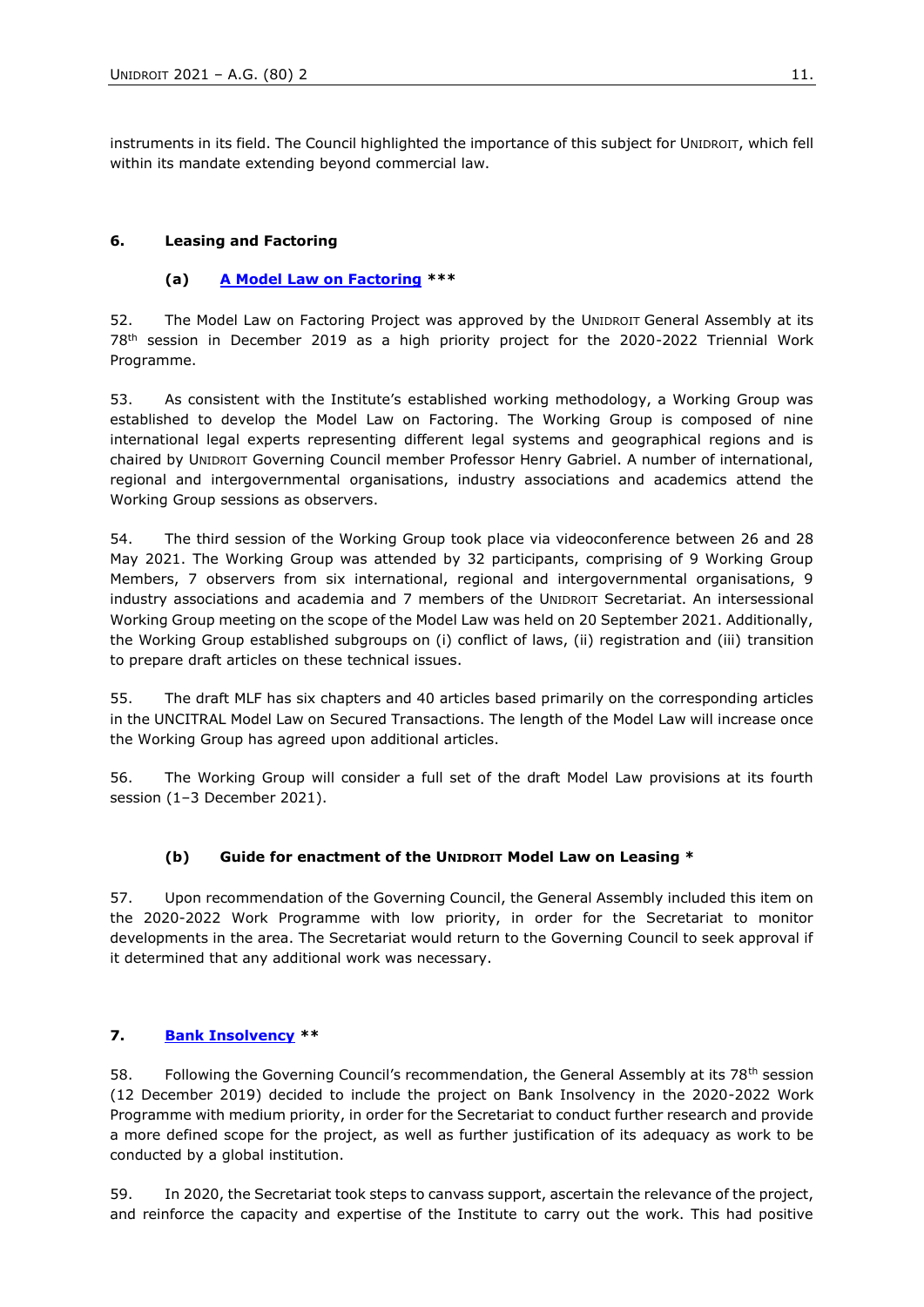results: (i) the Financial Stability Institute (FSI) of the Bank of International Settlements (BIS) expressed interest to collaborate with UNIDROIT by providing research expertise and, where needed, financial support, and (ii) the Bank of Italy showed willingness to create a UNIDROIT-Bank of Italy Chair, with an initial duration of one year, extendable for at least another year.

60. In light of these developments, the Secretariat presented a proposed action plan to the Governing Council at its 99<sup>th</sup> session in September 2020, leading to the drafting of a feasibility study [\(C.D. \(99\) B.6, para. 7](https://www.unidroit.org/english/governments/councildocuments/2020session/cd-99-b/cd-99-b-06-e.pdf)). The Governing Council agreed with the proposed way forward.

61. In 2021, the UNIDROIT-Bank of Italy Chair was officially established and a Chair Holder recruited. The Institute now counts on a highly qualified financial law expert working with the Secretariat as an additional resource. Furthermore, on 7 and 8 June 2021, the Secretariat and the FSI jointly organised an Exploratory Workshop on Bank Liquidation, with a view to: (i) assessing the need of an international instrument in the area of bank insolvency, (ii) determining the most suitable form of such instrument, and (iii) defining the scope of the project. During the Exploratory Workshop, which gathered 40 international experts and stakeholders, broad support was expressed for the project and for UNIDROIT leading its development.

62. The Secretariat presented the conclusions of the Exploratory Workshop and of the thorough feasibility analysis conducted by the Secretariat at the second meeting of the 100<sup>th</sup> UNIDROIT Governing Council in September 2021 [\(C.D. \(100\) B.4\)](https://www.unidroit.org/english/governments/councildocuments/2021session/cd-100-b/cd-100-b-04-e.pdf). Following deliberations, The Council approved the proposed scope of the project, subject to existing regulatory standards and underlining its focus on smaller banks, agreed to assign the project a high priority status, and authorised the Secretariat to establish a Working Group [\(C.D. \(100\) B Misc 2, para. 6\)](https://www.unidroit.org/wp-content/uploads/2021/10/C.D.-100-B-Misc.-2-Summary-conclusions.pdf).

63. The first meeting of the Working Group on Bank Insolvency is scheduled to take place in Rome and via Zoom on 13-14 December 2021.

#### **8. [Digital assets and private law](https://www.unidroit.org/work-in-progress/digital-assets-and-private-law/) \*\*\***

64. Carrying out the mandate received from the Governing Council at its  $99^{th}$  session (A), the Secretariat set up an Exploratory Working Group, chaired by Professor Hideki Kanda, member of the UNIDROIT Governing Council, which held five meetings between July and September 2020 and prepared a preliminary draft of the Issues Paper. Additionally, the Exploratory Working Group facilitated the organisation of an [Exploratory Workshop on Digital Assets and Private Law](https://www.unidroit.org/english/documents/2021/study82/wg01/s-82-wg01-03-e.pdf) which was held on 17 and 18 September 2020 in a hybrid manner. The report from the Exploratory Workshop is available in document  $Study LXXXII - W.G.1. - Doc. 3.$ 

65. The Secretariat presented the result of the deliberations of the Exploratory Working Group and the outcomes of the Exploratory Workshop at the September session of the 99<sup>th</sup> UNIDROIT Governing Council [\(C.D. \(99\) B.4 rev.\).](https://www.unidroit.org/english/governments/councildocuments/2020session/cd-99-b/cd-99-b-04-rev-e.pdf) Following deliberations, it was confirmed to proceed with this project at high priority, allowing the Secretariat to establish a Working Group (C.D. (99) B Misc. 2, [paras. 7 and 8\)](https://www.unidroit.org/english/governments/councildocuments/2020session/cd-99-b/cd-99-b-misc02-e.pdf). The Governing Council approved the temporary change of name of the project to "Digital Assets and Private Law" and provided inputs regarding the structure and composition of the future Working Group.

66. In light of the very broad interest generated by the project and its inherently global and interdisciplinary nature, at its 99<sup>th</sup> session (B) the Governing Council decided in favour of an "enhanced" structure for the project which would entail the setting up of a Steering Committee on Digital Assets and Private Law in addition to the establishment of a Working Group (C.D. (99) B Misc. [2, paras. 7 and 8\)](https://www.unidroit.org/english/governments/councildocuments/2020session/cd-99-b/cd-99-b-misc02-e.pdf).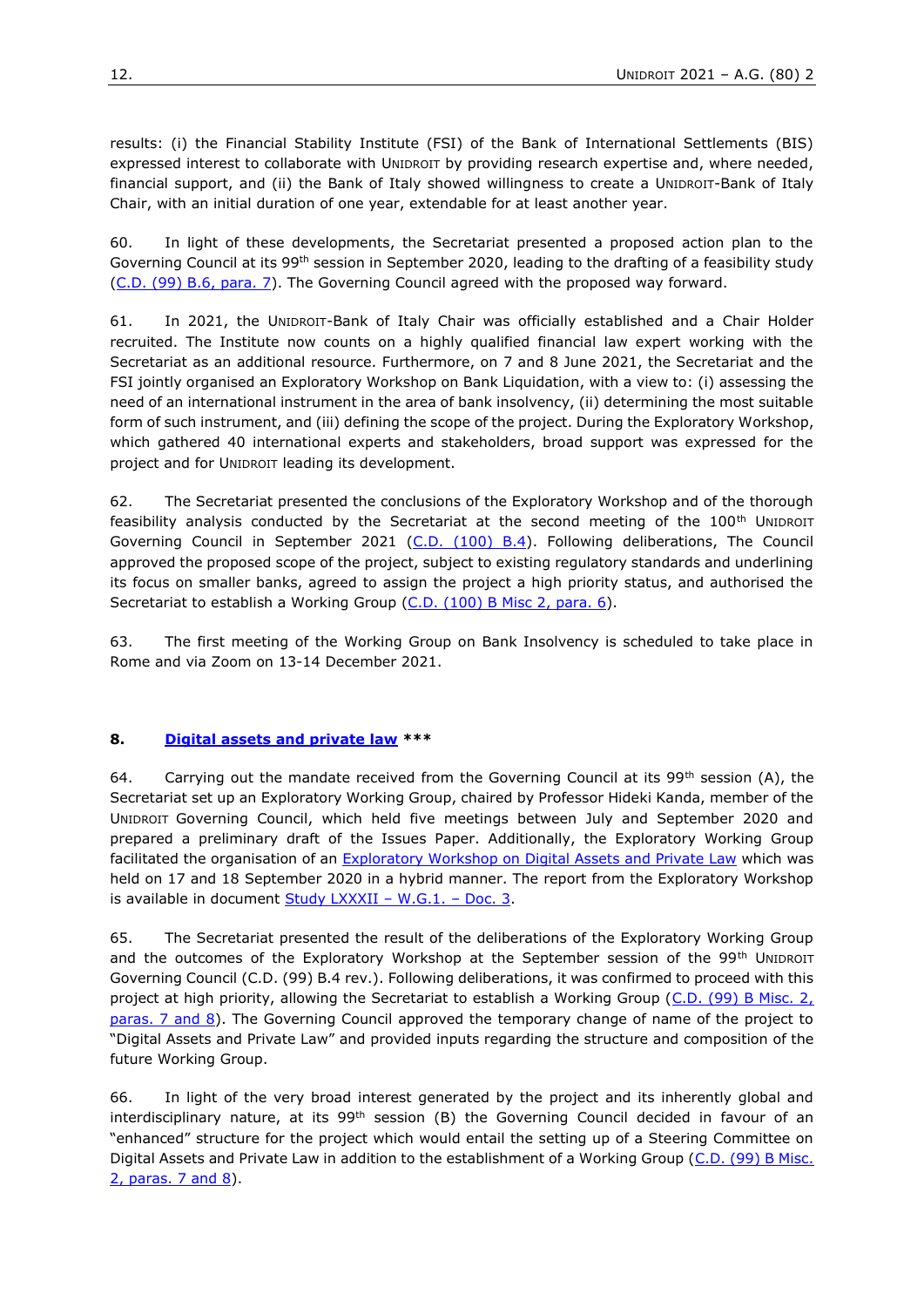67. The Steering Committee was established in August 2021 and is chaired by Professor Monika Pauknerová, member of the UNIDROIT Governing Council, and is comprised of experts from different fields (both technical and legal) acting in a consultative capacity to allow for wider participation, ensuring all sensitivities and domestic realities are considered and provide invaluable context-specific feedback to the Working Group. To date, thirty-six experts have been nominated to the Steering Committee by twenty-five Member States, plus the European Commission.

68. The first formal session of the full Working Group took place via videoconference between 17 and 19 November 2020. The Working Group was attended by 30 participants, comprising of (i) 12 Working Group Members, (ii) 12 observers from international, regional, and intergovernmental organisations, industry, government, and academia and (iii) 6 members of the UNIDROIT Secretariat.

69. The second session of the Working Group took place via videoconference between 16 and 18 March 2021. The Working Group was attended by 48 participants, comprising of: (i) 15 Working Group Members, (ii) 25 observers from international, regional, and intergovernmental organisations, industry, government, and academia, and (iii) 8 members of the UNIDROIT Secretariat.

70. On 31 May 2021, at the request of the Chair, a Special Workshop was held to examine more closely a range of issues relating to the issue of Digital Twins (i.e., digital assets tied to other assets). The report from the Special Workshop summarising the presentations and the ensuing discussion is available in document Study LXXXII – W.G.3 – Doc. 3.

71. The third session of the Working Group took place in a hybrid format (in person and via videoconference) between 31 June and 2 July 2021. The Working Group was attended by 47 participants, comprising of: (i) 15 Working Group Members, (ii) 23 observers from international, regional, and intergovernmental organisations, industry, government, and academia, and (iii) 9 members of the UNIDROIT Secretariat.

72. Intersessional work continued in the form of additional meetings of the four Sub-Groups: Sub-Group 1 on Control and Custody which met seven times in 2021; Sub-Group 2 on Control and Transfer which met seven times in 2021; Sub-Group 3 on Secured Transactions which met six times in 2021; and Sub-Group 4 which met four times in 2021 and features a workstream on Taxonomy, as well as a workstream on Private International Law.

73. Ahead of the 100<sup>th</sup> session of the Governing Council in September 2021, at the request of the Chair, a Special Workshop was held on 13 September 2021 to examine a range of issues relating to Custody and Control. Another Special Workshop was held on 15 October 2021 at the request of the Chair to examine a range of issues relating to Control. It is envisaged that further Special Workshops will be organised on an ad hoc basis, according to the needs of the Working Group.

74. The Working Group held its fourth session between 2–4 November 2021. The Working Group was attended by 50 participants, comprising of: (i) 15 Working Group Members, (ii) 26 observers from international, regional, and intergovernmental organisations, industry, government, and academia, and (iii) 9 members of the UNIDROIT Secretariat.

# **B. Implementation and promotion of UNIDROIT instruments**

# **1. Depositary functions\*\*\***

75. UNIDROIT has been designated Depositary of the Cape Town Convention on International Instruments in Mobile Equipment (2001) and its four Protocols (on Matters Specific to Aircraft Equipment (Cape Town, 2001), on Matters Specific to Railway Rolling Stock (Luxembourg, 2007), and on Matters Specific to Space Assets (Berlin, 2012), and on Matters Specific to Mining, Agricultural and Construction Equipment (Pretoria, 2019) and of the UNIDROIT Convention on Substantive Rules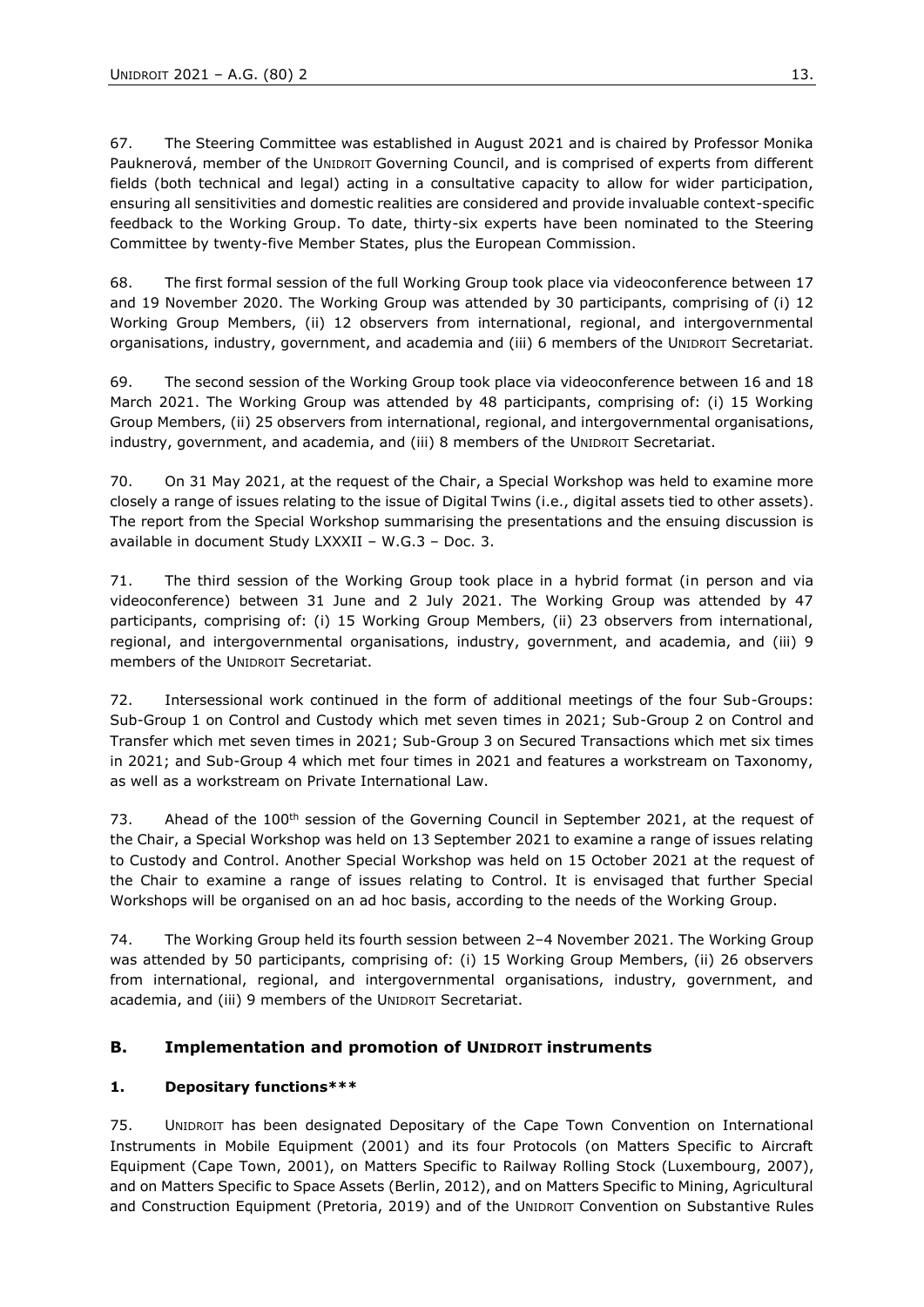for Intermediated Securities (Geneva, 2009). Information on the status of these instruments can be found on UNIDROIT's website ([www.unidroit.org\)](http://www.unidroit.org/).

76. Several States accessed to or signed the Cape Town Convention and/or its Protocols during the course of the year. Between September 2020 and November 2021, Kyrgyzstan and Zambia deposited their instruments of accession to both the Cape Town Convention and the Aircraft Protocol, bringing the number of Contracting Parties to 84 for the Convention, and 81 for the Protocol. On 10 November 2021, Spain signed the Luxembourg Rail Protocol, becoming the fifth signatory of the Protocol. Furthermore, between September 2020 and November 2021, the United States of America became the fifth State to sign the MAC Protocol.

#### **2. Promotion of UNIDROIT instruments\*\*\***

77. At its 98<sup>th</sup> session (Rome, 8-10 May 2019), the Governing Council recalled the importance of promoting the instruments of the Institute and hence to maintain the high priority of promotion activities in the UNIDROIT Work Programme for the 2020-2022 triennium. The General Assembly approved this recommendation at its 78<sup>th</sup> session (Rome, 12 December 2019).

78. While travel restrictions still present for many parts of the world continued to have a relevant impact on the way promotion of UNIDROIT's instruments is conducted, this has not prevented the Secretariat from holding, or taking part in, a considerable number of events. Naturally, due to the special circumstances created by the COVID-19 Pandemic, the dissemination of UNIDROIT's work has been undertaken mostly in remote mode. While this entails a limitation on the efficacy of promotional activities, it also allows for an increase in the amount and a decrease in its costs for the Institute. It is envisaged that, at least in the short-mid term, remote promotional actions will continue to take place.

79. With particular regard to the UNIDROIT Principles of International Commercial Contracts 2016, the United Nations Commission on International Trade Law (UNCITRAL), at its 54<sup>th</sup> [Session,](https://undocs.org/en/A/CN.9/1041/Rev.1) held in Vienna and remotely on 28 June-16 July 2021, discussed a request presented by the UNIDROIT Secretary-General that the Commission consider endorsing the UNIDROIT Principles 2016. The Commission, noting that it had already endorsed the UNIDROIT Principles 2010 at its 45<sup>th</sup> session, in 2012, that general support had been expressed for recognising that the fourth edition of the UNIDROIT Principles set forth a comprehensive set of rules for international commercial contracts, complementing a number of international trade law instruments, including the United Nations Sales Convention, that the amendments made in the UNIDROIT Principles 2016 were useful in facilitating international trade, it endorsed the UNIDROIT Principles 2016 commending their use, as appropriate, for their intended purposes.

80. In relation to the Cape Town Convention and its Protocols, the 10<sup>th</sup> Annual Conference of the Cape Town Convention Academic Project was held in Cambridge, as an in-person meeting with the possibility of remote access, on 29-30 September 2021, with participation of the UNIDROIT's Secretariat. It focused on reflections on the past, present, and future of the Cape Town Convention in its first 20 years, and on an in-depth analysis of some key topics in relation to enforcement of international interests, particularly when the debtor is insolvent. The Cape Town Convention Academic Project (CTCAP) is a partnership between UNIDROIT and the University of Cambridge Faculty of Law, with the Aviation Working Group as the Founding Sponsor. Further information on this project is available at [https://ctcap.org/event/10th-cape-town-convention-academic-conference.](https://ctcap.org/event/10th-cape-town-convention-academic-conference)

81. On 24 September 2021, the Legal Guide on Agricultural Land Investment Contracts (ALIC Legal Guide), an instrument providing innovative guidance to improve agricultural land investment contracts by operationalising a number of international principles and standards for the promotion of responsible agricultural investment, was jointly published with IFAD. The publication was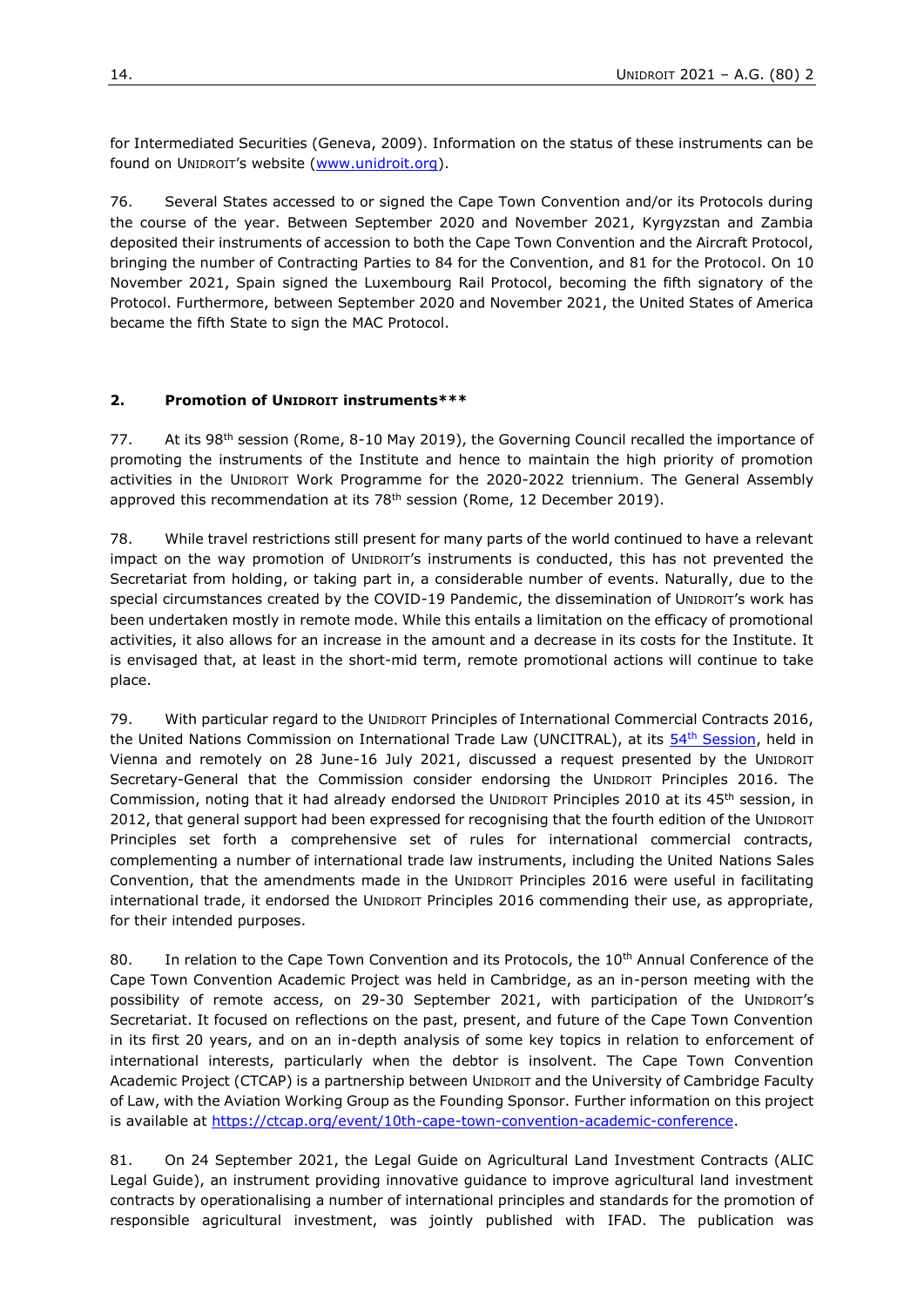accompanied by a launch organised as a side-event to the 100<sup>th</sup> Session of the UNIDROIT Governing Council. For the video recording of the launch event see [U](https://www.unidroit.org/english/governments/councildocuments/2019session/cd-98-17-e.pdf)[NIDROIT](https://www.unidroit.org/english/governments/councildocuments/2019session/cd-98-17-e.pdf)'s [YouTube Channel.](https://www.unidroit.org/english/governments/councildocuments/2019session/cd-98-17-e.pdf) Furthermore, the Guide was presented and discussed on 2 November at the 2021 Conference on Land Policy in Africa. More information and the final version of the ALIC Legal Guide are available at [U](https://www.unidroit.org/english/governments/councildocuments/2019session/cd-98-17-e.pdf)[NIDROIT](https://www.unidroit.org/english/governments/councildocuments/2019session/cd-98-17-e.pdf)'s [website.](https://www.unidroit.org/english/governments/councildocuments/2019session/cd-98-17-e.pdf)

82. Details on the numerous other promotional events and activities relating in particular to the Cape Town Convention and its Aircraft Protocol, the UNIDROIT Principles of International Commercial Contracts 2016, the UNIDROIT/FAO/IFAD Legal Guide on Contract Farming, the ELI-UNIDROIT Model European Rules on Civil Procedure, newly approved in 2020, and UNIDROIT's instrument on capital markets are detailed in document *UNIDROIT 2021 - C.D.* (100) B.17 presented to the second meeting of the 100<sup>th</sup> session of the Governing Council held in Rome and remotely on 22-24 September 2021. Promotional activities will be also reported in details in the forthcoming 2021 Annual Report.

# **3. UNIDROIT instruments in the COVID-19 Pandemic**

83. Following the publication in July 2020 of the Note of the U[NIDROIT](https://www.unidroit.org/english/news/2020/200721-principles-covid19-note/note-e.pdf) Secretariat on the *UNIDROIT* [Principles of International Commercial Contracts \(UPICC\) and](https://www.unidroit.org/english/news/2020/200721-principles-covid19-note/note-e.pdf) the COVID-19 Health Crisis containing guidance on the application of the modern, flexible and uniform approach of the Principles to supervening events, particularly in the provisions on "Force majeure" (Article 7.1.7) and "Hardship" (Articles 6.2.2 – 6.2.4), the Secretariat has continued to look at the impact of the COVID-19 pandemic and the attendant economic crisis on the application of leading UNIDROIT instruments.

84. *Reinsurance Contracts -* As a result of the 8th PRICL Workshop held virtually on 18 January 2021, participants agreed to create a special task force to draft a Note on the impact of the PRICL and the impact of the COVID-19 health crisis on the reinsurance market. The Note is meant to look at the impact of the PRICL in the pandemic and post-pandemic situation also in the light of the relationship between general contract law (and particularly the UNIDROIT Principles) and the specific legal regime and practice of reinsurance and insurance contracts. A first draft of the Note was discussed at the second lecture in the Transatlantic Lectures on Insurance Law (ATILA) series organised by the Insurance Law SIG at the European Law Institute, which was dedicated to the illustration of the application of the PRICL to the COVID-19 health crisis. The Secretariat is undertaking further consultations and will continue to follow up on the finalisation of the PRICL Note towards its publication.

85. *Legal Guide on Contract Farming* – UNIDROIT, together with FAO and the International Chamber of Commerce Italy (ICC Italy) have been collaborating to prepare a joint document providing guidance on the legal implications of the COVID-19 pandemic on contract farming operations based on the *UNIDROIT/FAO/IFAD Legal Guide on Contract Farming*. Specifically, the aim of the guidance document will be to provide guidance to contracting parties and legislators on how contractual arrangements can be designed or adapted to accommodate for pandemics and similar disastrous events, harmonise the approach along the food supply chain, and promote a fair balance of risks between all parties involved. The partner organisations gathered information and contacted a broad variety of stakeholders, to identifying how the pandemic and similar disastrous events impacted on supply chain contracts and how issues in performance were addressed. It is envisaged to organise a webinar for expert consultations.

# **4. Launch of Summer School**

86. The Secretariat is pleased to inform the General Assembly that the DG for Development Cooperation of the Italian Ministry of Foreign Affairs and International Cooperation has approved a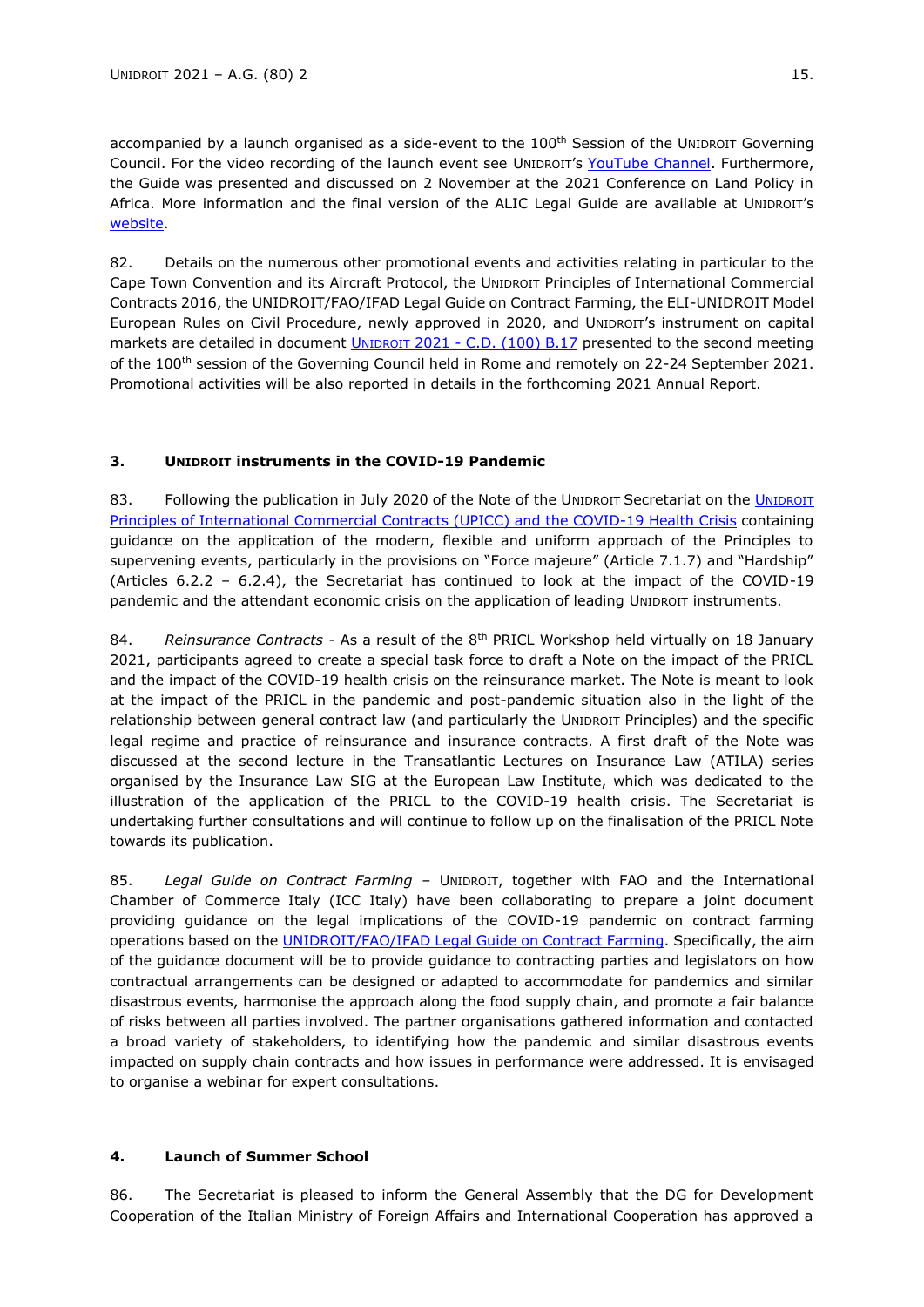generous grant to the Institute under the form of "Voluntary Contribution" (see Annexe II). This unprecedented contribution will go towards funding the first edition of the UNIDROIT International Summer School that will be organized in 2022.

87. The purposes of the UNIDROIT International Summer School, which also aims to feature distinguished lectures from Members of the Governing Council, are manifold, and include:

- to provide theoretical-practical training on legal instruments concerning the unification of private law;
- the creation of a virtual community of participants, teachers and experts that facilitates the exchange of experiences, problems and solutions, even after the end of the summer school;
- support the dissemination activities of UNIDROIT tools by the participants in their respective countries of origin.

88. Subject to the developments of the current pandemic, the first edition of the UNIDROIT International Summer School will be held in the summer of 2022, in English, and with a focus on the countries of the African continent, at the headquarters of the Institute in Villa Aldobrandini. Hybrid solutions will be contemplated should the health conditions worsen, although it is the firm intention of UNIDROIT to be able to create a network of participants who share the academic experience in person.

89. The expected duration of the Summer School is four weeks including one week online for preparatory reading, which will be mandatory and supported by three 50 minute online live Q&A sessions with members of the teaching staff to be carried out via Zoom. This will be followed by three residential weeks (45 classes of 60' for a total of 45 hours + 30 hours in-depth study) on the topics of the program, as well as short thematic seminars to be carried out in the afternoon based on the needs that can be identified during the classes, to bridge any knowledge gaps or to provide further information on topics of special interest to the participants.

90. The Summer School will aim to recruit jurists, particularly from legislative offices, ministries and judges/magistrates from developing countries, in classes of 20-25 participants. Although the 2022 edition will be held in English with a special focus on African countries, subsequent editions of the course should also cover French speaking nations and focus on different regions of the world. Trained participants, within their respective institutional roles, constitute important, influential human capital in their countries of origin, capable of informing and raising awareness with domestic policymakers on uniform law, and of providing a concrete contribution in the phases of signature, ratification and transposition into national legal systems of UNIDROIT's private law instruments.

91. In particular, judges/magistrates could avail themselves of UNIDROIT texts to solve disputes and, therefore, actively participate in their interpretation (which may also have an impact on the interpretation provided by neighbouring countries). In light of this, the Secretariat is convinced that this summer school will prove a very useful tool to promote UNIDROIT's instruments and to increase the Institute's membership in sensitive areas of the world.

92. The grant for Summer School will be managed as an extra budgetary activity, and the Summer School will have no impact on the ordinary budget of the Institute.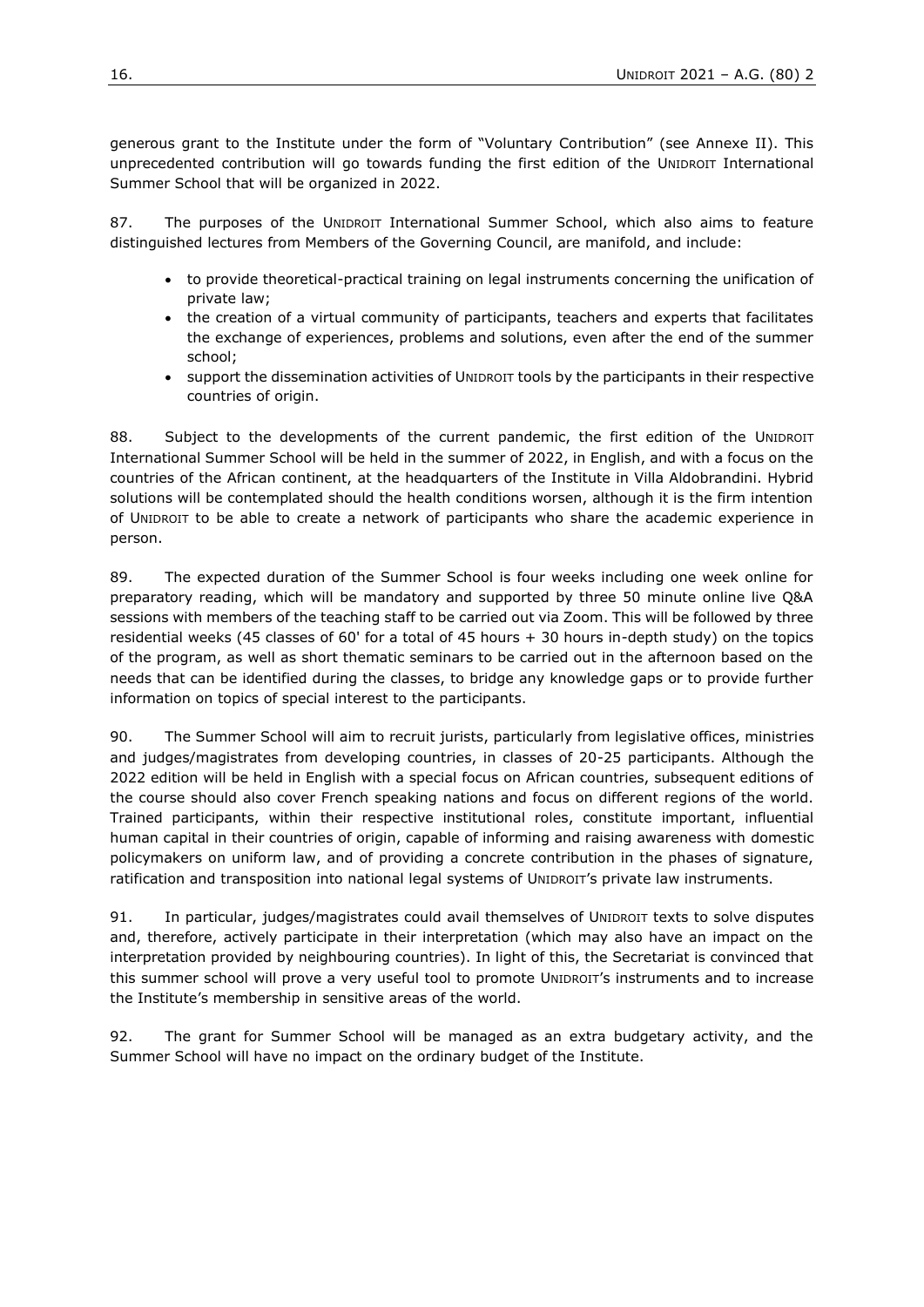# **C. Non-legislative activities**

### **1. UNIDROIT Library and Depository Libraries\*\*\***

### **(a) UNIDROIT Library**

93. In 2021, work progressed on the digitisation project of the library. Special attention was paid to the digitisation of the historical "Gorla″ collection, and to the Chiomenti collection in order to preserve some of the Library's rarest and most valuable historical collections. The library's electronic collection was enriched by a total of 404 digitised titles, comprising of 115 of the Gorla Collection and the addition of 289 monographs, regarding, in particular, comparative law and unification of laws.

94. Furthermore, the Library started with the cataloguing and digitising of the very precious collection of about 700 publications, mostly in the form of pamphlets, excerpts from various Italian reviews, in particular law reviews, and by collective works, between the last decades of the nineteenth century and the thirties of the twentieth century, which was donated to the Library in June 2021 by Prof. Achille de Nitto. The publications belonged to the Vittorio Scialoja library at the Institute of Roman law. Many copies contain an autographed dedication to Prof. Scialoja by the author. Other publications, in less substantial quantities, are dedicated or directed to Pietro Francisci. The names of Vittorio Scialoja, as well as Francisci, have been linked to UNIDROIT since its foundation. As in previous years, the Library received donations in kind from the Max Planck Institute for Comparative and International Private Law (Hamburg, Germany).

### **(b) Depository Libraries**

95. Traditionally, UNIDROIT has asked Member States to appoint specific libraries or other official institutions to act as Depository Libraries for UNIDROIT documentation. The list of Member States on [the website](https://www.unidroit.org/about-unidroit/membership/) also indicates the Depository Libraries.

# **2. Information resources and policy \*\*\***

# **(a) Paper-based Publications**

96. In addition to monographs directly linked to the Work Programme of the Institute and the instruments it has adopted, UNIDROIT publishes the Uniform Law Review with Oxford University Press (OUP). The Review publishes articles on international uniform law and comparative law, often linked to UNIDROIT projects, acts of international conferences of interest to the organisation, and the texts of international instruments of relevance to the sphere of activity of the Institute. The data provided by OUP confirm the great importance of the Review as a vehicle for the dissemination of information on the Institute and its activities.

97. Furthermore, the Japanese, Russian and Turkish unofficial versions of the UNIDROIT Principles of International Commercial Contracts 2016 were published late in 2020. The Latvian and Portuguese versions are under preparation. The Official Commentary on the Convention on International Interests in Mobile Equipment and Protocol Thereto on Matters Specific to Mining, Agricultural and Construction Equipment, prepared by Professor Sir Roy Goode, was published in April 2021. The fifth edition of the Aircraft Official Commentary is under preparation, the draft having been sent to Governments for comments. The fourth edition exists also in an electronic version, with internal and external links, prepared for the use of subscribers to the International Registry following an agreement between the Institute and Aviareto, the Registrar of the Cape Town Convention and its Protocols. The English version of the ELI/UNIDROIT Model European Rules of Civil Procedure was published by Oxford University Press in August 2021, while the French integral version was finalised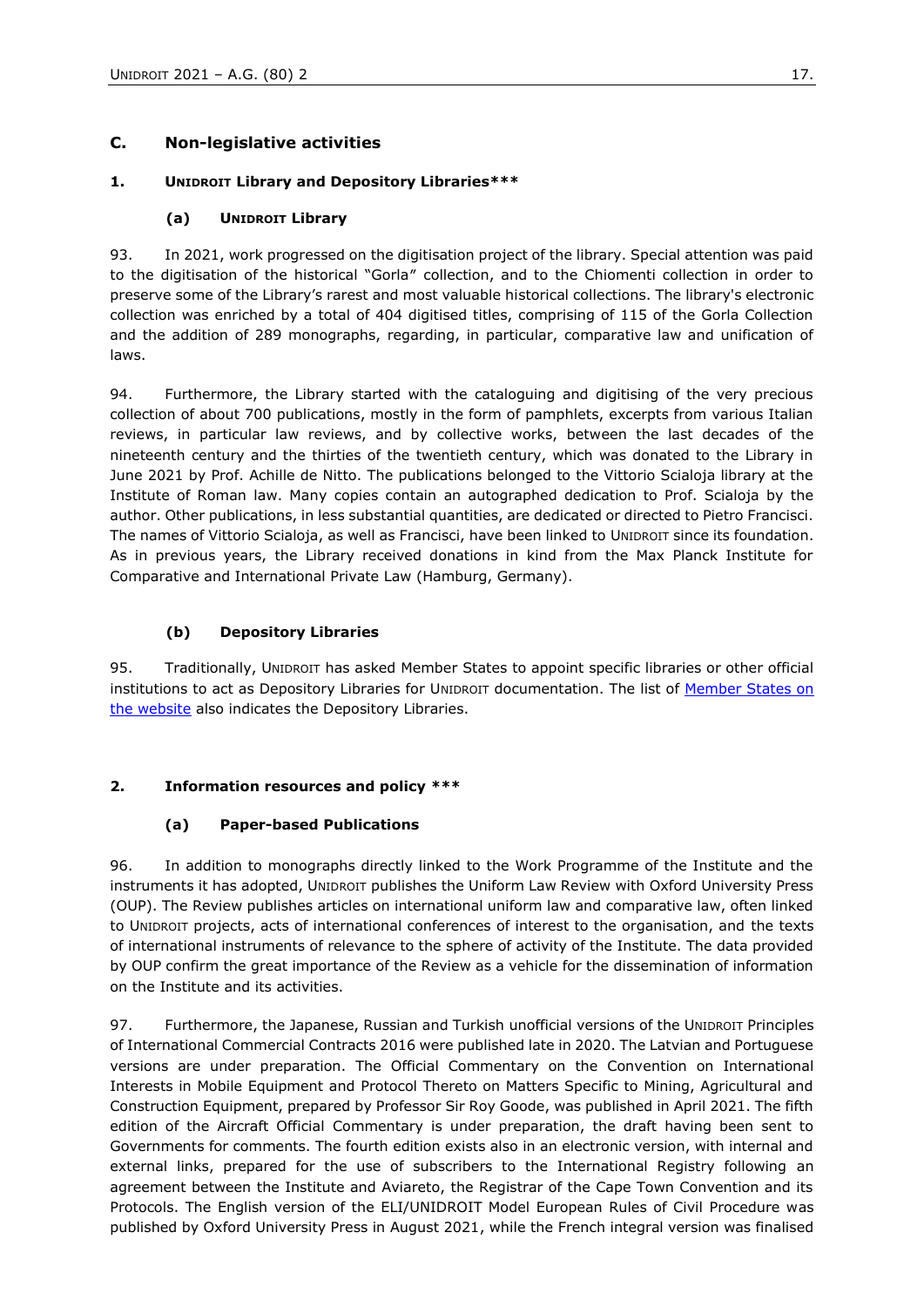by the Secretariat in November 2021. Other linguistic unofficial versions of the Rules and Comments are in preparation (Chinese, Farsi, German, Russian, Spanish, Ukranian). The Legal Guide on Agricultural Land Investment Contracts was published by UNIDROIT in September 2021.

#### **(b) Electronic Sources of Information on UNIDROIT**

98. Data relating to the previous website as regards the points of entry, the countries of origin of users, the website pages most consulted and the age groups of users can be found in document [C.D. \(100\)](https://www.unidroit.org/english/governments/councildocuments/2021session/cd-100-b/cd-100-b-19-e.pdf) B.19.

99. Additionally, in 2021, the Institute continued to promote its work on social media. As of 4 November 2021, UNIDROIT had 18,202 followers on LinkedIn, 4,845 followers on Facebook, 1,463 followers on Twitter, and 268 subscribers on YouTube. UNIDROIT received an official verified badge on Twitter in September 2021, and the UNIDROIT social media channels continue to be the largest source of referrals to the UNIDROIT website, after direct clicks and search engines. In 2021, posts made by UNIDROIT on all its channels collectively were delivered to people's feeds over 1 million times.

100. A new UNIDROIT website was prepared in 2021 and made available online in September. As many developments have occurred in web design and technology since 2014, when the last UNIDROIT website was designed, and the Secretariat had been seeking ways in which to modernise it and enhance its performance, while bearing in mind the core elements of its purpose.

101. A call for expressions of interest was issued on Social Media [\(Facebook,](https://www.facebook.com/Chelsentus/posts/10159218654003554) [LinkedIn,](https://www.linkedin.com/posts/international-institute-for-the-unification-of-private-law_unidroit-is-looking-for-web-developers-who-activity-6771809735340527616-7nYV) an[d Twitter\)](https://twitter.com/UNIDROITorg/status/1366044039431278592?s=20) and the UNIDROIT news section on 26 February 2021, requesting interested web-development firms to submit expressions of interest and portfolio to [website@unidroit.org](mailto:website@unidroit.org) by 8 March 2021. The call garnered eight expressions of interest and, based on an assessment of the presented material, seven firms were provided with a detailed call for proposals requesting the submission of a proposal and quote by 20 March.

102. Six of the firms provided a proposal and, upon submission underwent an assessment by a team made up of three members of the Secretariat, who met on 26 March to provide a weighted score-based ranking of the 6 firms based on 7 criteria: Design, Portfolio, Cost, CMS, Timing, SEO, Languages.

103. Based on the scores, the group proposed inviting the three top shortlisted contenders (offers and EoIs available upon request) to present and discuss the details of their offer and the aspects requiring clarification.

104. Each firm was invited to provide reformulations of their proposals, based on the clarifications provided, within the following week, by 6 April 2021. Following the assessment of the reformulated proposals and some discussion on the merits of the offers, all of which now included a dedicated hosting component, it emerged that, out of the two firms that offered the most competitive prices, one had more experience with comparable international organisations and presented a stronger profile in terms of portfolio and references.

105. The Contract was therefore awarded to Art & Design, which designed the website presented at the 100<sup>th</sup> session of the UNIDROIT Governing Council. Art & Design's partners, Fin Green Tech, were selected as new hosting providers, so that UNIDROIT could benefit from its own hardware machine server on which to migrate the family of UNIDROIT websites, including the Academic Projects and the Foundation. This should result in a considerable increase in capacity and, specially, in security.

106. As well as its new colour palette and design, also featuring a new logo, the new structure of the website now provides users with a comprehensive and easy to navigate overview of the Institute's activities thanks to its thematic approach. The macro categories presented on the home page, which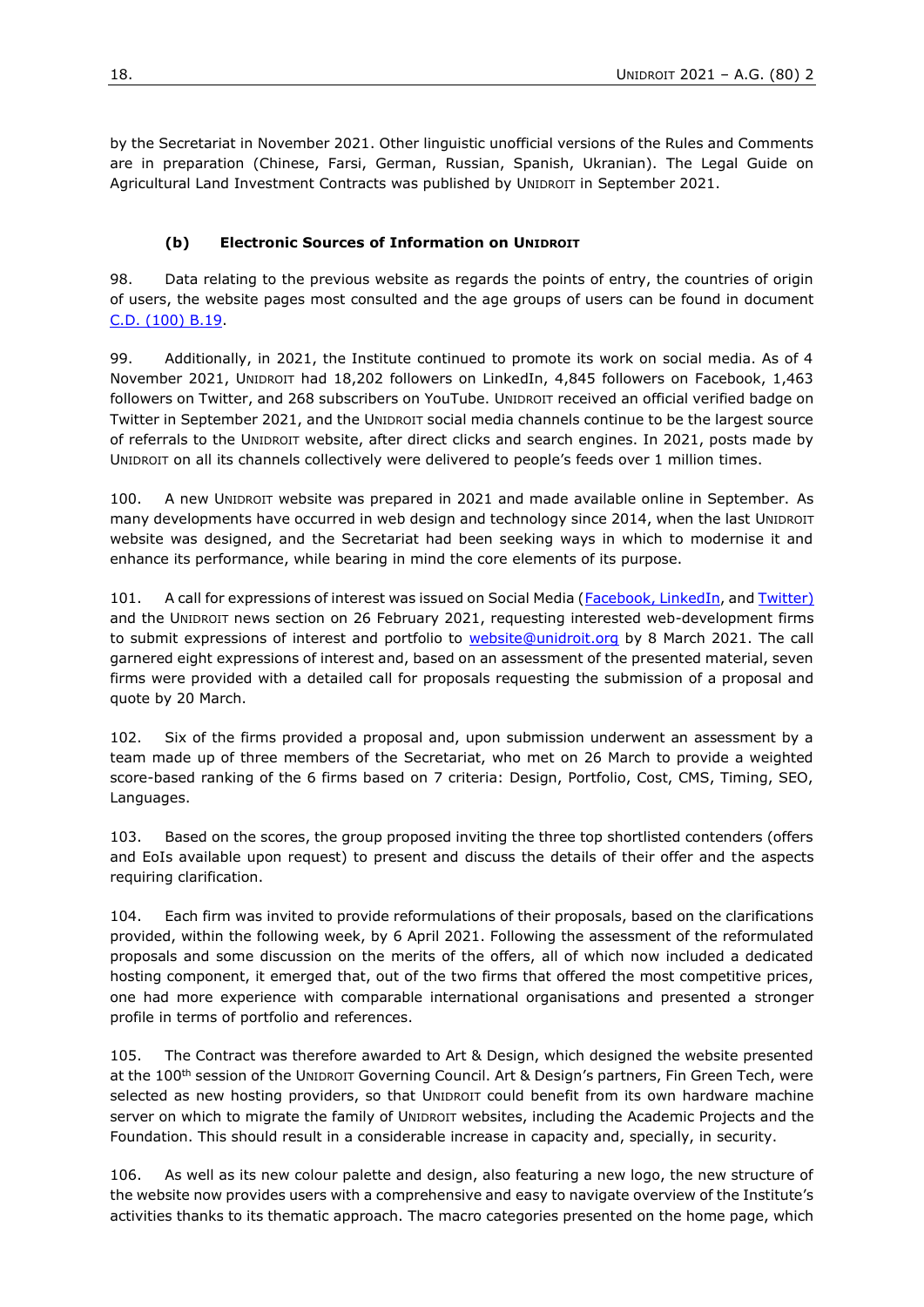are subject to change with the Work Programme, make it easier to discover the over 70 studies of the Institute and the numerous instruments. This grants immediate access to the work in progress (items currently on the work programme in that field), the instruments that have already been developed, as well as the studies that the Institute has prepared on the topic. In addition, the user now also has the opportunity to learn the latest news and get information on the future events that UNIDROIT will hold in that particular field.

107. The thematic approach also handles areas of overlap, meaning that details on the UNIDROIT Warehouse Receipts project can be found both on the Agriculture and the Secured transactions pages. All pages, featuring more captivating images and videos, are readily available with a simple language switch in the top right hand corner, and are well integrated with the UNIDROIT social media accounts.

### **3. Internships and scholarships \*\*\***

\_\_\_\_\_\_\_\_\_\_\_\_\_\_\_\_\_\_\_\_

108. UNIDROIT's Research Scholarship and Internship Programmes are important tools to promote UNIDROIT's work and related research in the field of international and comparative law.<sup>5</sup> UNIDROIT's Scholarship and Internship Programme welcomes law students and academics from around the world to work with the Secretariat on the Institute's Work Programme or undertake complementary legal research in the UNIDROIT Library. Since 2014, these Programmes have been entirely funded by voluntary contributions, relying on the benevolence and generosity of its sponsors, which include, amongst other, the Ministry of Commerce of the People's Republic of China (MOFCOM), the Members of the Governing Council, the UNIDROIT Alumni Association, the UNIDROIT Foundation, the Feldens Madruga law firm or the Transnational Law and Business University (TLBU).

109. During 2021, the Institute welcomed 44 interns and 12 scholars from 21 countries. Of the 44 interns, 13 were granted modest stipends for the duration of their internships. Of the 12 scholars 6 were granted stipends for the period of their research. Due to the pandemic, 12 internships were undertaken remotely. Additionally, 32 independent researchers from 7 countries undertook their research in the UNIDROIT Library.

110. The Secretariat continued to cooperate with Universities and other research centres under existing Memorandums of Understanding (MOUs) and signed new agreements with four partners.<sup>6</sup>

111. Furthermore, taking advantage of the presence of distinguished guests at UNIDROIT, the Secretariat began to organise a series of lectures and presentations on topics related to the guest's areas of research in 2019. These lectures were attended by members of UNIDROIT Secretariat and current guests in the library, as well as interested external experts expressly invited to participate. This initiative unfortunately was interrupted in 2020 by the outbreak of the COVID-19 Pandemic, but it was reinstated in May 2021. As at the end of June, the Secretariat held four such presentations followed by a Q&A session moderated by the Secretary-General Professor Ignacio Tirado.

<sup>5</sup> For a full presentation of the Research Programme and the Internship Programme, including a list of current and former guests see: [https://unidroit.org/research-and-internships.](https://unidroit.org/research-and-internships)

 $6$  These are the following: (i) The University of Hong Kong – HKU Law (China) (ii) Law Schools Global League (31 universities worldwide), (iii) University of Navarra (Spain) and (iv) Fordham University (United States of America).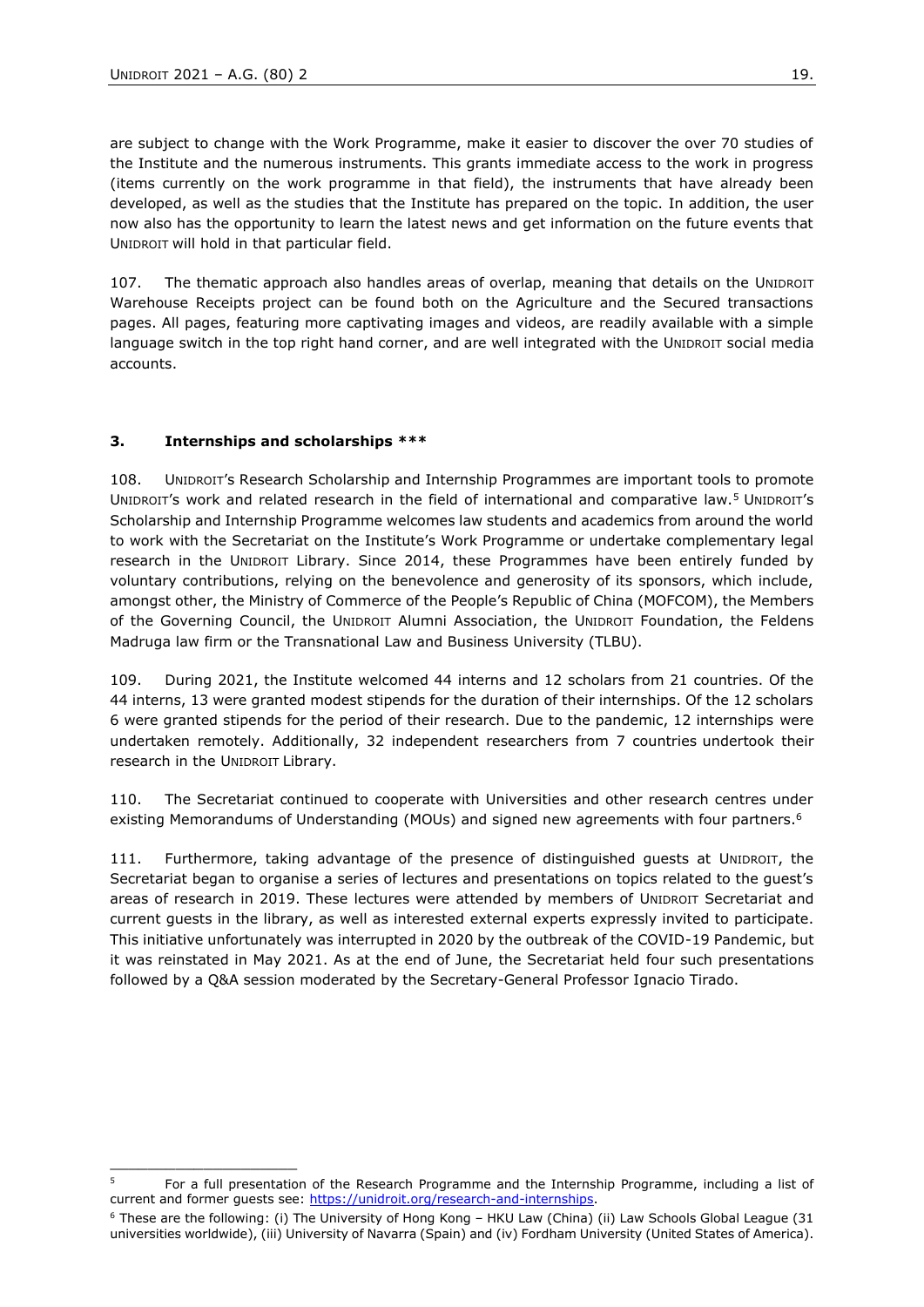## **ANNEXE I**

| <b>Secured transactions</b>                     |                                                                |        | <b>Priority level</b> Regular budget |
|-------------------------------------------------|----------------------------------------------------------------|--------|--------------------------------------|
|                                                 | (a) Implementation of Rail and Space Protocols                 | ***    |                                      |
| Staffing costs                                  | Professional staff (Ch. 2.1, 3.1)                              |        | 28,941.20                            |
|                                                 | General services (Ch. 2.1, 3.1)                                |        | 10,454.27                            |
| Conference costs                                | Official journeys (Ch. 1.5)                                    |        | 1,825.29                             |
|                                                 | Interpretation/technical services/representation (Ch. 1.5)     |        | 0.00                                 |
| Total                                           |                                                                |        | 41,220.76                            |
| (b) Implementation of MAC Protocol              |                                                                | ***    |                                      |
| Staffing costs                                  | Professional staff (Ch. 2.1, 3.1)                              |        | 94,596.68                            |
|                                                 | General services (Ch. 2.1, 3.1)                                |        | 24,649.24                            |
| Conference costs                                | Official journeys (Ch. 1.5)                                    |        | 529.43                               |
|                                                 | Interpretation/technical services/representation (Ch. 1.5)     |        | 2,000.00                             |
| Total                                           |                                                                |        | 121,775.34                           |
|                                                 | (c) Preparation of other Protocols to the Cape Town Convention | $\ast$ |                                      |
| Staffing costs                                  | Professional staff (Ch. 2.1, 3.1)                              |        | 15,596.21                            |
|                                                 | General services (Ch. 2.1, 3.1)                                |        | 0.00                                 |
|                                                 | Experts                                                        |        | 0.00                                 |
| <b>Total</b>                                    |                                                                |        | 15,596.21                            |
| (d) Model Law on Warehouse Receipts             | Professional staff (Ch. 2.1, 3.1)                              | ***    | 12,981.20                            |
| Staffing costs                                  |                                                                |        |                                      |
|                                                 | General services (Ch. 2.1, 3.1)                                |        | 844.40                               |
| Total                                           |                                                                |        | 13,825.60                            |
| <b>Private law and development</b>              |                                                                | ***    |                                      |
| (a) Agricultural Land Investment Contracts      |                                                                |        |                                      |
| Staffing costs                                  | Professional staff (Ch. 2.1, 3.1)                              |        | 103,167.23                           |
|                                                 | General services (Ch. 2.1, 3.1)                                |        | 2,016.77                             |
|                                                 | Experts (Ch. 1.4)                                              |        | 175.43                               |
| <b>Total</b>                                    |                                                                |        | 105,359.43                           |
| (b) Legal Structure of Agricultural Enterprises |                                                                | $***$  |                                      |
| Staffing costs                                  | Professional staff (Ch. 2.1, 3.1)                              |        | 36,969.01                            |
|                                                 | General services (Ch. 2.1, 3.1)                                |        | 0.00                                 |
| <b>Total</b>                                    |                                                                |        | 36,969.01                            |

#### **Expenditure in Implementation of Work Programme (estimate by 31 December 2021)**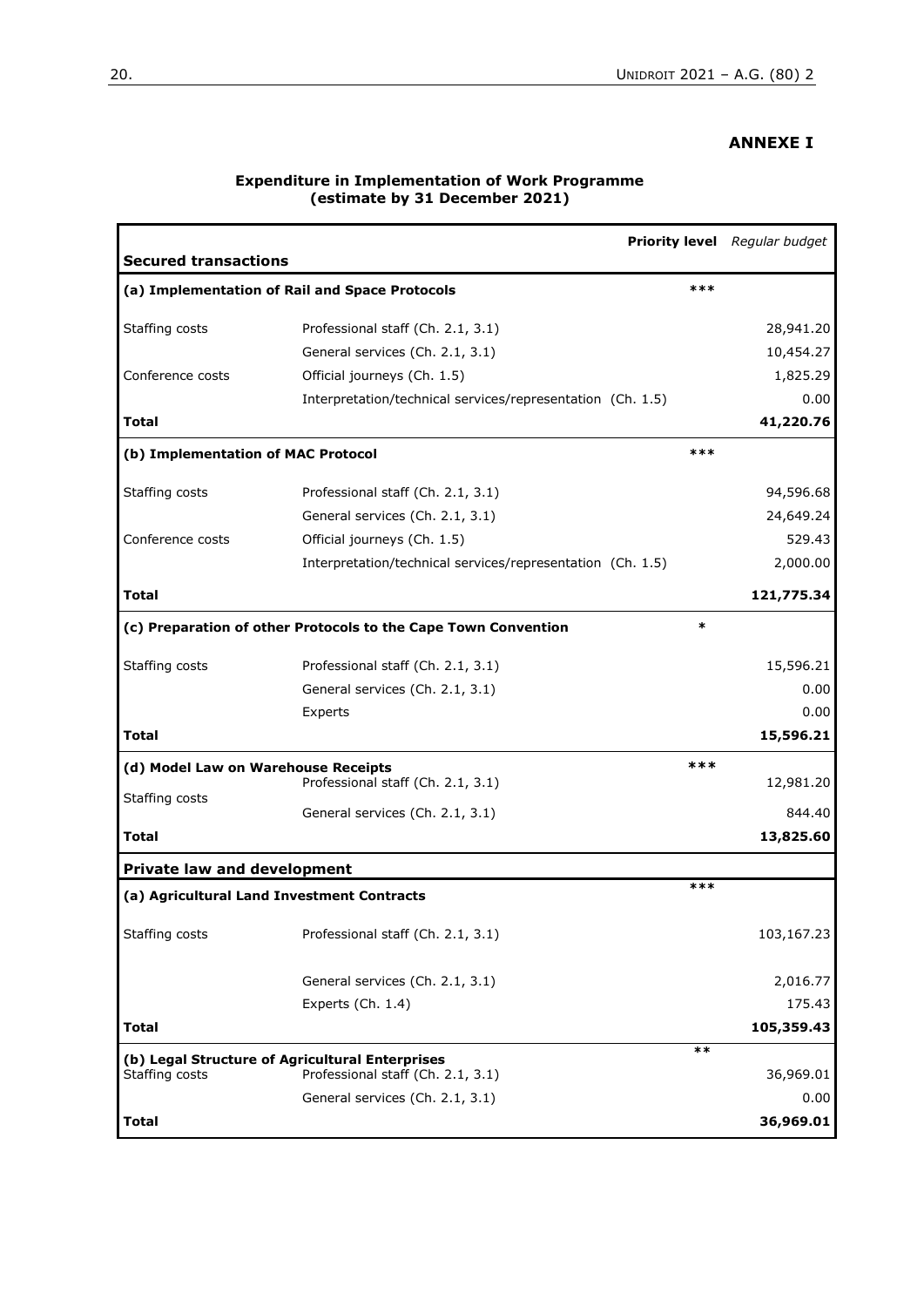|                                                                      | Transnational civil procedure - formulation of regional rules                           |           |
|----------------------------------------------------------------------|-----------------------------------------------------------------------------------------|-----------|
| (a) Principles of effective enforcement                              |                                                                                         | $***$     |
| Staffing costs                                                       | Professional staff (Ch. 2.1, 3.1)                                                       | 43,075.31 |
|                                                                      | General services (Ch. 2.1, 3.1)                                                         | 10,454.27 |
|                                                                      | Interpretation/technical services/representation (Ch. 1.5)                              | 500.00    |
|                                                                      | Experts $(Ch. 1.4)$                                                                     | 10,000.00 |
|                                                                      | Official journeys (Ch 1.5)                                                              | 3,042.00  |
| <b>Total</b>                                                         |                                                                                         | 54,029.58 |
| Staffing costs                                                       | (b) International Civil Procedure in Latin America<br>Professional staff (Ch. 2.1, 3.1) | *<br>0.00 |
|                                                                      | General services (Ch. 2.1, 3.1)                                                         | 0.00      |
| Total                                                                |                                                                                         | 0.00      |
| <b>International Commercial Contracts</b>                            |                                                                                         |           |
| <b>Formulation of Principles of reinsurance contracts</b>            |                                                                                         | $\ast$    |
| Staffing costs                                                       | Professional staff (Ch. 2.1, 3.1)                                                       | 1,842.62  |
|                                                                      | General services (Ch. 2.1, 3.1)                                                         | 844.40    |
| Total                                                                |                                                                                         | 2,687.02  |
| <b>International Protection of Cultural Property</b>                 |                                                                                         |           |
| <b>Private art collections</b>                                       |                                                                                         | $\ast$    |
| Staffing costs                                                       | Professional staff (Ch. 2.1, 3.1)                                                       | 3,761.95  |
|                                                                      | General services (Ch. 2.1, 3.1)                                                         | 0.00      |
|                                                                      | Official journeys (Ch. 1.5)                                                             | 0.00      |
| Total                                                                |                                                                                         | 3,761.95  |
|                                                                      |                                                                                         |           |
| <b>Leasing and Factoring</b>                                         |                                                                                         | ***       |
| <b>Model Law on Factoring</b><br>Staffing costs                      | Professional staff (Ch. 2.1, 3.1)                                                       | 40,650.61 |
|                                                                      | General services (Ch. 2.1, 3.1)                                                         | 7,392.40  |
|                                                                      | Experts (Ch. 1.4)                                                                       | 10,000.00 |
| Total                                                                |                                                                                         | 58,043.01 |
|                                                                      |                                                                                         | *         |
| <b>Guide for Enactment of Model Law on Leasing</b><br>Staffing costs | Professional staff (Ch. 2.1, 3.1)                                                       | 0.00      |
|                                                                      | Consultant fees (Ch. 2.1, 3.1)                                                          | 0.00      |
| Total                                                                |                                                                                         | 0.00      |
|                                                                      |                                                                                         |           |
| <b>Insolvency Law</b>                                                |                                                                                         | $***$     |
| <b>Bank Insolvency</b><br>Staffing costs                             | Professional staff (Ch. 2.1, 3.1)                                                       | 51,137.79 |
|                                                                      | General services (Ch. 2.1, 3.1)                                                         | 844.40    |
|                                                                      |                                                                                         | 10,000.00 |
| Consultation / promotion<br><b>Total</b>                             | Experts (Ch. 1.4)                                                                       | 61,982.19 |
|                                                                      |                                                                                         |           |
| <b>Law and Technology</b>                                            |                                                                                         |           |
| <b>Digital Assets</b>                                                |                                                                                         | **        |
| Staffing costs                                                       | Professional staff (Ch. 2.1, 3.1)                                                       | 62,790.64 |
|                                                                      | General services (Ch. 2.1, 3.1)                                                         | 844.40    |
| Consultation / promotion                                             | Official journeys (Ch. 1.5)                                                             | 0.00      |
|                                                                      | Experts (Ch 1.4)                                                                        | 5,734.44  |
| <b>Total</b>                                                         |                                                                                         | 69,369.48 |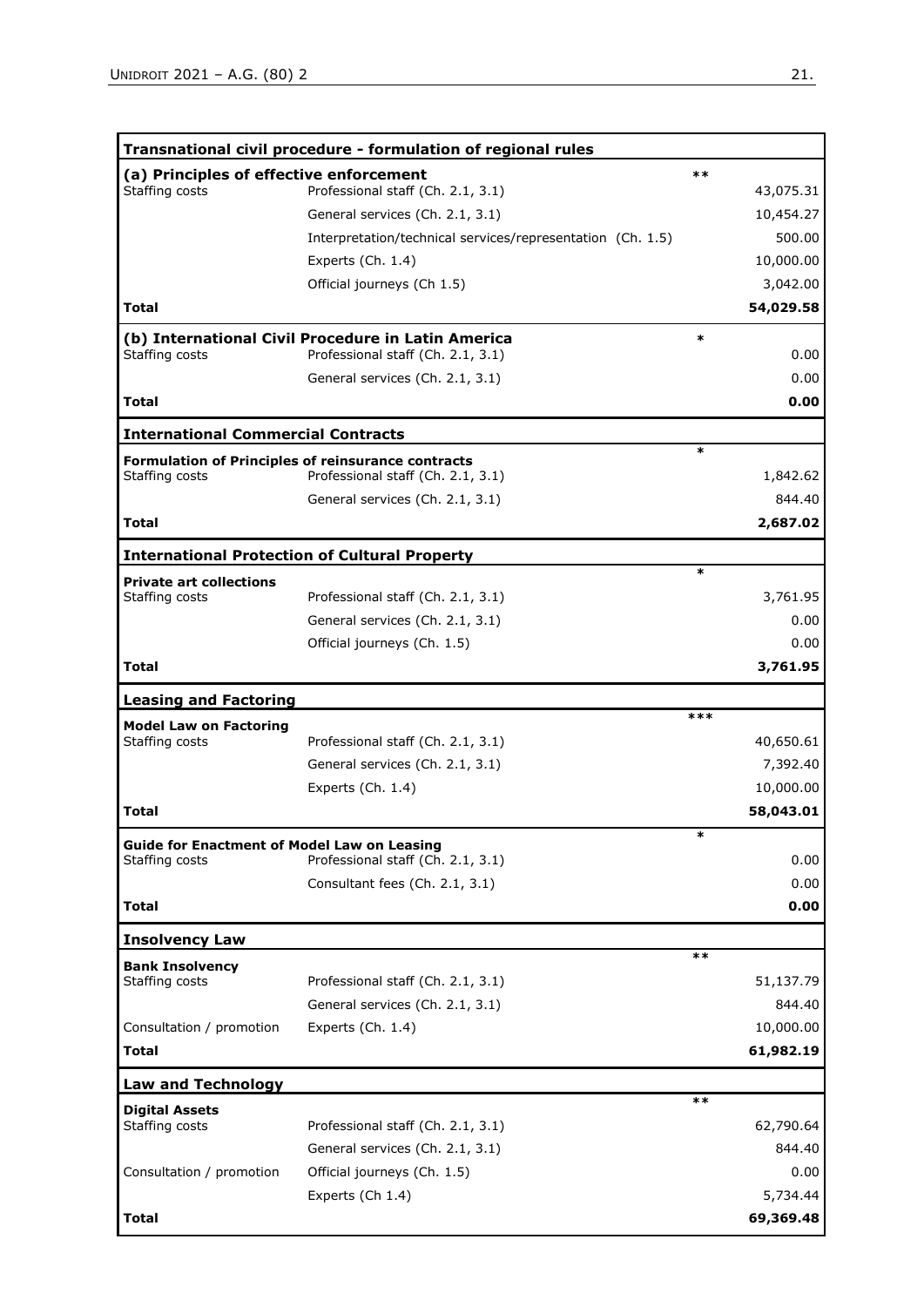| <b>Implementation and promotion</b>           |                                                             |       |            |
|-----------------------------------------------|-------------------------------------------------------------|-------|------------|
| (1) Depositary Functions                      |                                                             | ***   |            |
| Staffing costs                                | Professional staff (Ch. 2.1, 3.1)                           |       | 42,857.82  |
|                                               | General services (Ch. 2.1, 3.1)                             |       | 18,135.40  |
| <b>Total</b>                                  |                                                             |       | 60,993.22  |
| (2) Promotion of UNIDROIT Instruments         |                                                             | $***$ |            |
| Staffing costs                                | Professional staff (Ch. 2.1, 3.1)                           |       | 166,606.02 |
|                                               | General services (Ch. 2.1, 3.1)                             |       | 10,970.70  |
| Consultation/promotion                        | Official journeys (Ch. 1.5)                                 |       | 3,093.09   |
| Conference costs                              | Official journeys of experts (Ch. 1.5)                      |       | 0.00       |
|                                               | Consultant fees (Ch. 2.1, 3.1)                              |       | 6,202.86   |
| Postage (Ch.4.3)                              |                                                             |       | 1,855.57   |
| <b>Total</b>                                  |                                                             |       | 188,728.24 |
| <b>Non-legislative activities</b>             |                                                             |       |            |
| (1) UNIDROIT Library and Depositary Libraries |                                                             | ***   |            |
| Staffing costs                                | Professional staff (Ch. 2.1, 3.1)                           |       | 0.00       |
|                                               | General services (Ch. 2.1, 3.1)                             |       | 147,017.87 |
| Acquisitions                                  | Purchase of books, legal journals, binding, software (Ch.6) |       | 144,000.00 |
| <b>Total</b>                                  |                                                             |       | 291,017.87 |
| (2) Publications                              |                                                             | ***   |            |
| Staffing costs                                | Professional staff (Ch. 2.1, 3.1)                           |       | 36,964,22  |
|                                               | General services (Ch. 2.1, 3.1)                             |       | 112,942.28 |
| Total                                         |                                                             |       | 149,906.50 |
| (3) Internships and scholarships              |                                                             | ***   |            |
| Staffing costs                                | Professional staff (Ch. 2.1, 3.2)                           |       | 33,861.43  |
|                                               | General services (Ch. 2.1, 3.1)                             |       | 46,939.79  |
| <b>Total</b>                                  |                                                             |       | 80,801.22  |
|                                               | Membership, institutional cooperation and governance        |       |            |
| Staffing costs                                | Secretary-General and Professional staff (Ch. 2. 1, 3.1)    |       | 123,083.16 |
|                                               | General services (Ch. 2.1, 3.1)                             |       | 224,830.61 |
| Conference costs                              | Interpretation/technical services (Ch. 1.5)                 |       | 11,613.27  |
|                                               | GA, FC, GC and PC (Ch. 1.1)                                 |       | 37,000.00  |
| Consultation / promotion                      | Official journeys (Ch. 1.5)                                 |       | 2,000.00   |
|                                               | Experts (Ch. 1.5)                                           |       | 7,406.62   |
|                                               | Representation (Ch. 1.7)                                    |       | 4,000.00   |
| <b>Total</b>                                  |                                                             |       | 409,933.67 |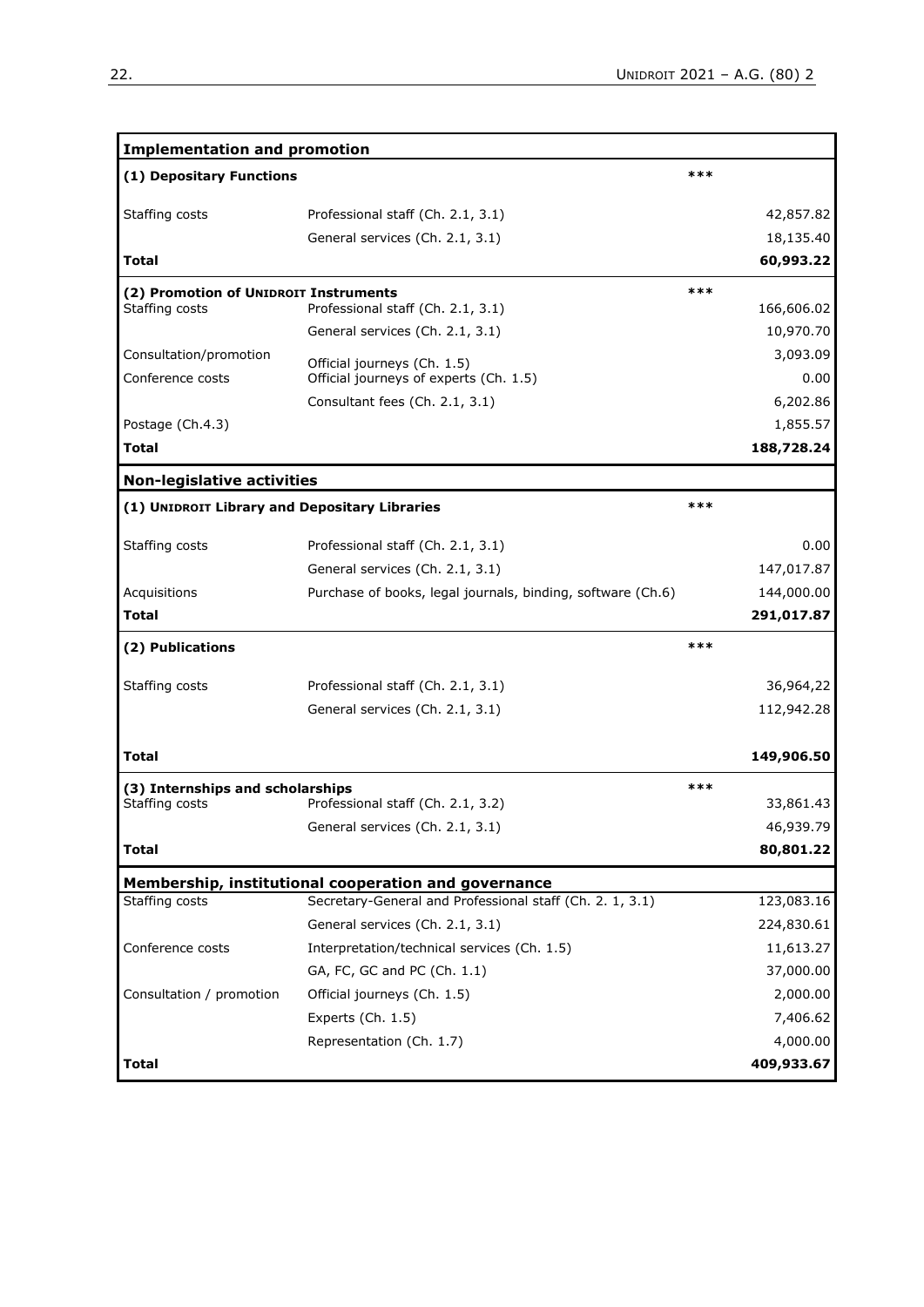| Administration, support services and building management |                                                          |              |  |  |  |  |  |
|----------------------------------------------------------|----------------------------------------------------------|--------------|--|--|--|--|--|
| Staffing costs                                           | Secretary-General and Professional staff (Ch. 2. 1, 3.1) | 44,712.34    |  |  |  |  |  |
|                                                          | General services (Ch. 2.1, 2.2, 3.1)                     | 224,830.61   |  |  |  |  |  |
|                                                          | Auditor (Ch1.4)                                          | 5,000.00     |  |  |  |  |  |
|                                                          | Consultant fees (Ch. 2.1, 3.1)                           | 5,426.92     |  |  |  |  |  |
|                                                          | Experts $(Ch. 1.5)$                                      | 52,123.45    |  |  |  |  |  |
|                                                          | Utilities Maintenance costs, Labour costs (Ch 5)         | 140,000.50   |  |  |  |  |  |
|                                                          | Compensation for retired members of staff (Ch. 3.3)      | 2,250.00     |  |  |  |  |  |
|                                                          | Accident insurance (Ch. 3.2)                             | 5,000.00     |  |  |  |  |  |
|                                                          | Administration costs (Ch. 4.1, 4.2, 4.3, 4.4, 4, 5)      | 59,000.00    |  |  |  |  |  |
| <b>Total</b>                                             |                                                          | 538,343.83   |  |  |  |  |  |
| <b>Total</b>                                             |                                                          | 2,304,344.13 |  |  |  |  |  |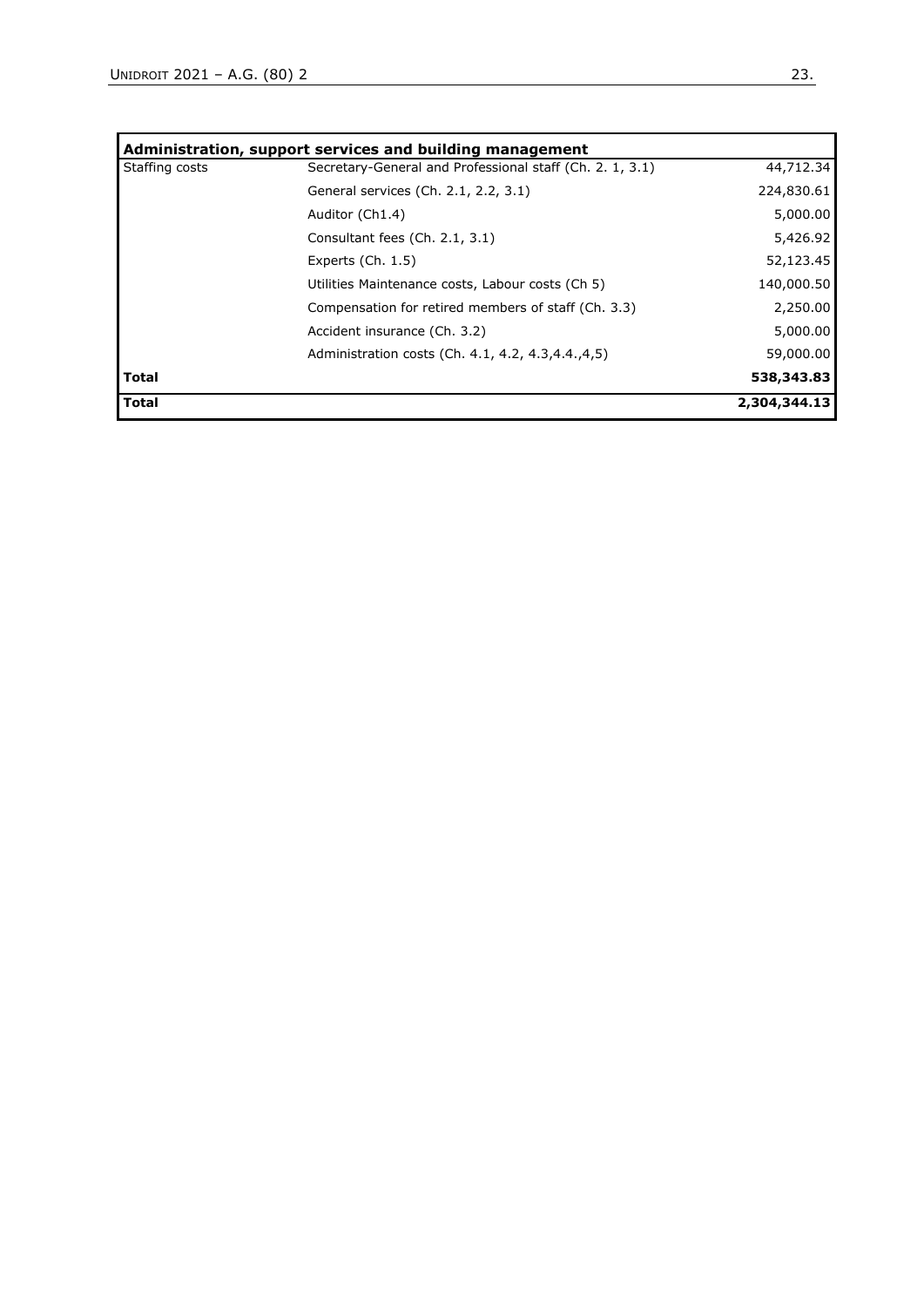# **ANNEXE II**

### **UNIDROIT Information on Extrabudgetary Contributions in 2021**

| <b>Principles on Netting of Financial Instruments</b> | <b>Initial Balance</b> | Receipts* | <b>Expenditure</b> ** | <b>Balance ***</b> |
|-------------------------------------------------------|------------------------|-----------|-----------------------|--------------------|
| <b>Receipts</b>                                       |                        |           |                       |                    |
| Donor<br>Association of German Banks                  | 281,39                 |           |                       | 281,39             |
| Expenditure                                           |                        |           |                       |                    |
|                                                       |                        |           |                       |                    |
| Total                                                 | 281,39                 | 0,00      |                       | 281,39             |

| Preparation of a Legal Guide on Agricultural Land Investment<br><b>Contracts</b> | € | <b>Initial Balance</b> | Receipts* | <b>Expenditure</b> ** | <b>Balance ***</b> |
|----------------------------------------------------------------------------------|---|------------------------|-----------|-----------------------|--------------------|
| <b>Receipts</b>                                                                  |   |                        |           |                       |                    |
| Donor<br>IFAD                                                                    |   | 10.510,14              |           | 8.991,05              | 1.519,09           |
|                                                                                  |   |                        |           |                       |                    |
| <b>Total</b>                                                                     | € | 10.510,14              | 0,00      | 8.991,05              | 1.519,09           |
|                                                                                  |   |                        |           |                       |                    |
| <b>UROLA - Prize</b>                                                             | € | <b>Initial Balance</b> | Receipts* | <b>Expenditure **</b> | <b>Balance ***</b> |
| <b>Receipts</b>                                                                  |   |                        |           |                       |                    |
| Donor<br>United Rule of Law Appeal - Prize                                       |   | 8799,56                |           |                       | 8.799,56           |
|                                                                                  |   |                        |           |                       |                    |
| <b>Total</b>                                                                     | € | 8.799,56               | 0,00      | 0,00                  | 8.799,56           |

|                 | <b>Promotion of UNIDROIT Instruments</b> |   | <b>Initial Balance</b> | Receipts <sup>*</sup> | <b>Expenditure</b> ** | <b>Balance ***</b> |
|-----------------|------------------------------------------|---|------------------------|-----------------------|-----------------------|--------------------|
| <b>Receipts</b> |                                          |   |                        |                       |                       |                    |
| Donor           | Uniform Law Foundation                   |   | 15.002,60              |                       | 4.813,30              | 10.189,30          |
| Expenditure     |                                          |   |                        |                       |                       |                    |
| <b>Total</b>    |                                          | ╰ | 15.002,60              |                       |                       | 10.189.30          |